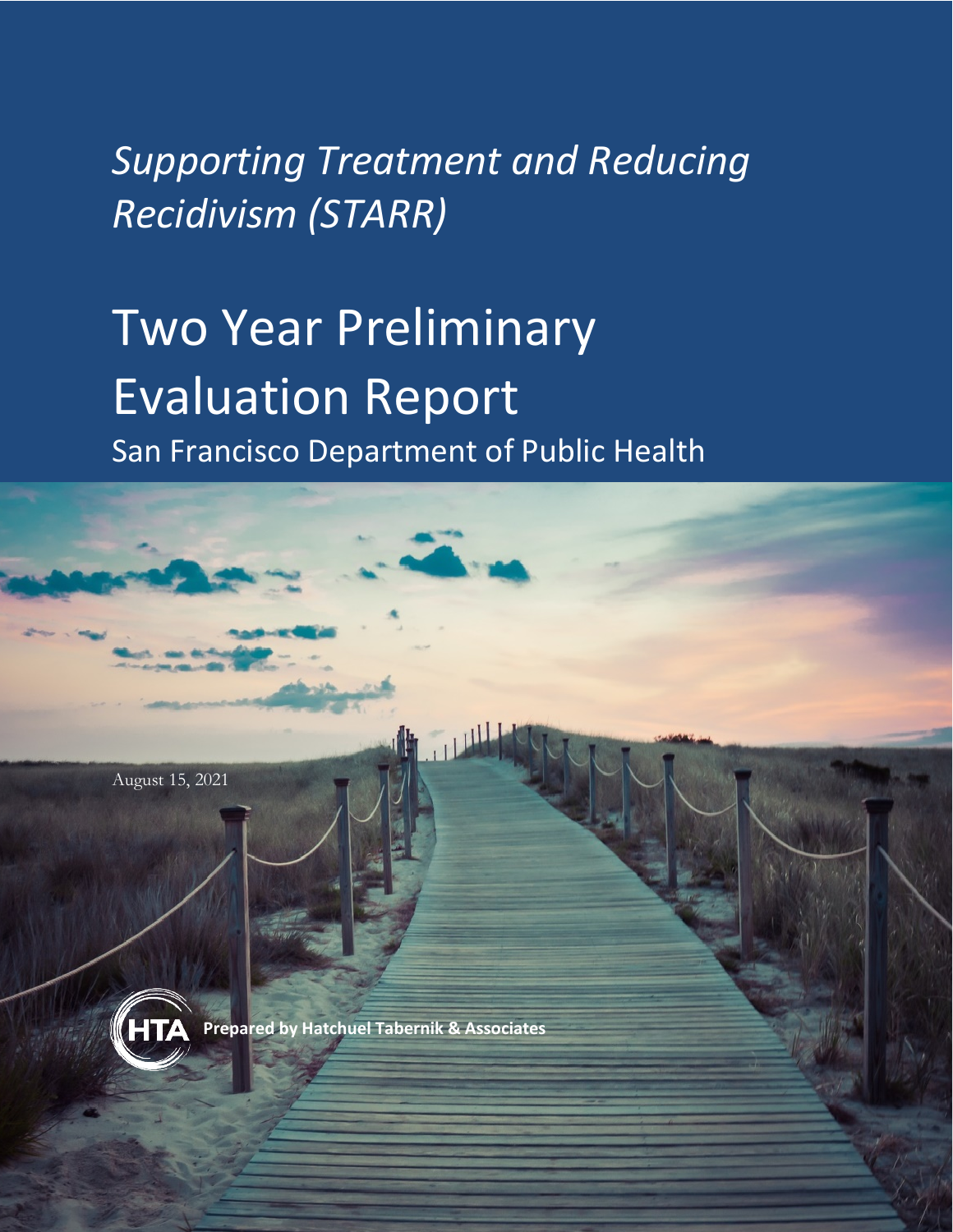# **Table of Contents**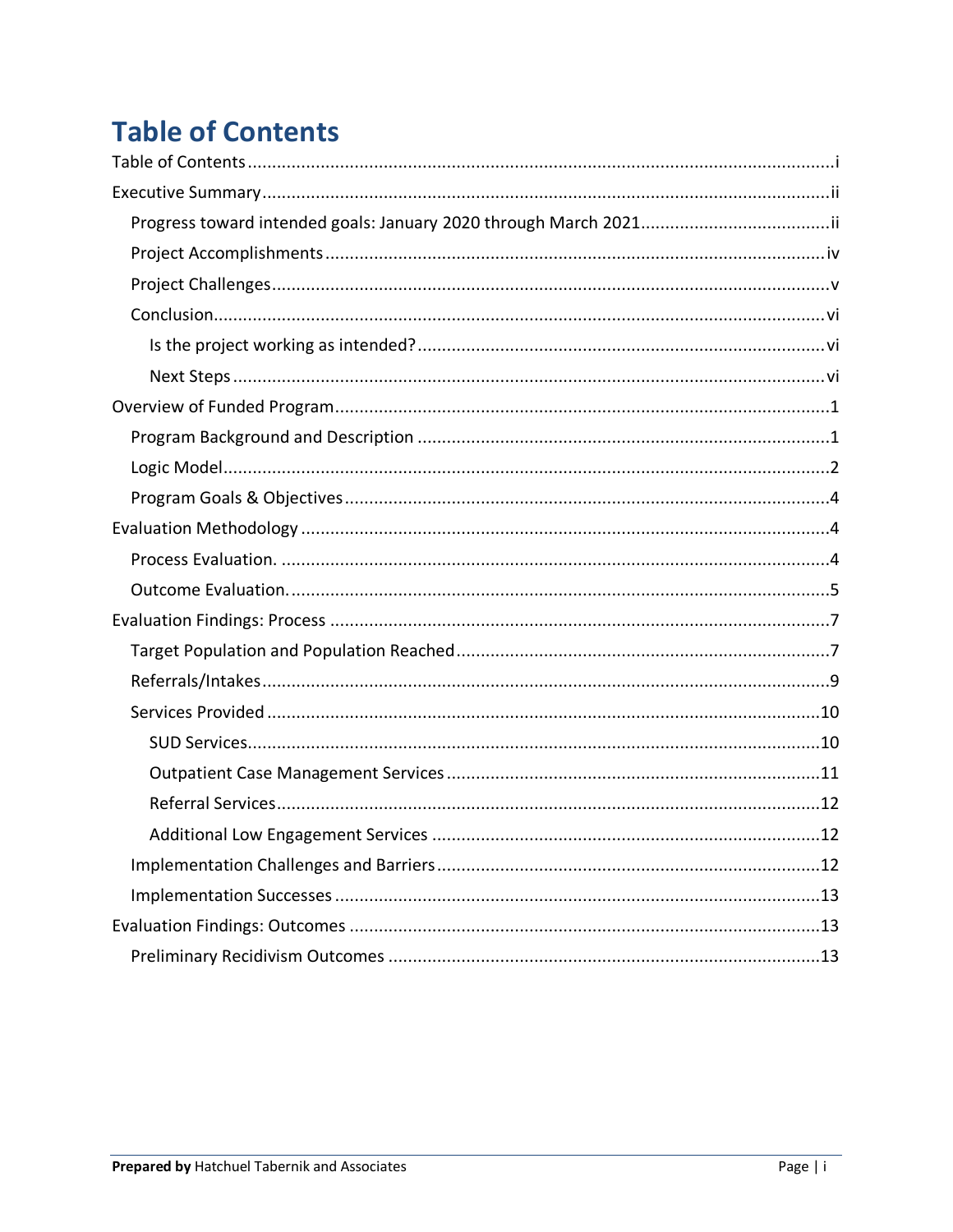# **Executive Summary**

In June 2019, the San Francisco Department of Public Health (SFDPH) was awarded a three-year Proposition 47 grant from the Board of State and Community Corrections (BSCC) to implement the **Supporting Treatment and Reducing Recidivism (STARR)** program. This grant is funded for \$6 million dollars for 43 months (Oct 1, 2019-May 15 2023). STARR is designed to meet one of the most critical community care needs in San Francisco ‒ providing additional residential treatment beds, low threshold outpatient case management, and wraparound support services for adults with co-occurring substance use disorder and mental health needs who have had contact with the criminal justice system. Over the course of the program, this grant funds 32 residential SUD treatment beds (3-6 months stay), as well as 10 social detox beds, at Salvation Army Harbor Light Center. The grant also provides funding for outpatient case management with a Harm Reduction approach through Felton Institute and wraparound support services and referrals through the Community Assessment and Services Center (CASC), a one-stop reentry center.

#### **Progress toward intended goals: January 2020 through March 2021**

A set of goals and objectives were written into the grant by which the STARR program would be evaluated. The following table describes the goals, measurable objectives, and progress in reaching these goals to date.

| Goal 1: Successfully triage individuals into appropriate referral services.                                                                                                                    |                                                                                                                                                                                                                                                                                                                                                                         |  |  |  |  |
|------------------------------------------------------------------------------------------------------------------------------------------------------------------------------------------------|-------------------------------------------------------------------------------------------------------------------------------------------------------------------------------------------------------------------------------------------------------------------------------------------------------------------------------------------------------------------------|--|--|--|--|
| Objective                                                                                                                                                                                      | Status                                                                                                                                                                                                                                                                                                                                                                  |  |  |  |  |
| 1.1: At least 200 individuals will be<br>referred to the CASC for needs<br>assessment and triage annually.                                                                                     | Target not yet achieved<br>As the CASC was closed for COVID-19 safety<br>precautions over the reporting period, the main source<br>of referrals has been Jail Behavioral Health Services<br>referring individuals being released from jail. As of<br>March 31, 2021, 58 total individuals had been referred<br>to STARR for assessment.                                 |  |  |  |  |
| <b>1.2:</b> 40% of referred individuals will<br>receive some resources (e.g.,<br>employment services, benefits<br>assessments, support groups, housing<br>assessments, etc.) through the CASC. | On target to achieve goal<br>Of the 58 individuals referred to STARR over the<br>reporting period, 33 (57%) have received some<br>resources. However, CASC was not the source of<br>resources (as stated in the objective) because of the<br>closure. All resources were provided by one of the<br>partners along with outpatient case management or<br>detox services. |  |  |  |  |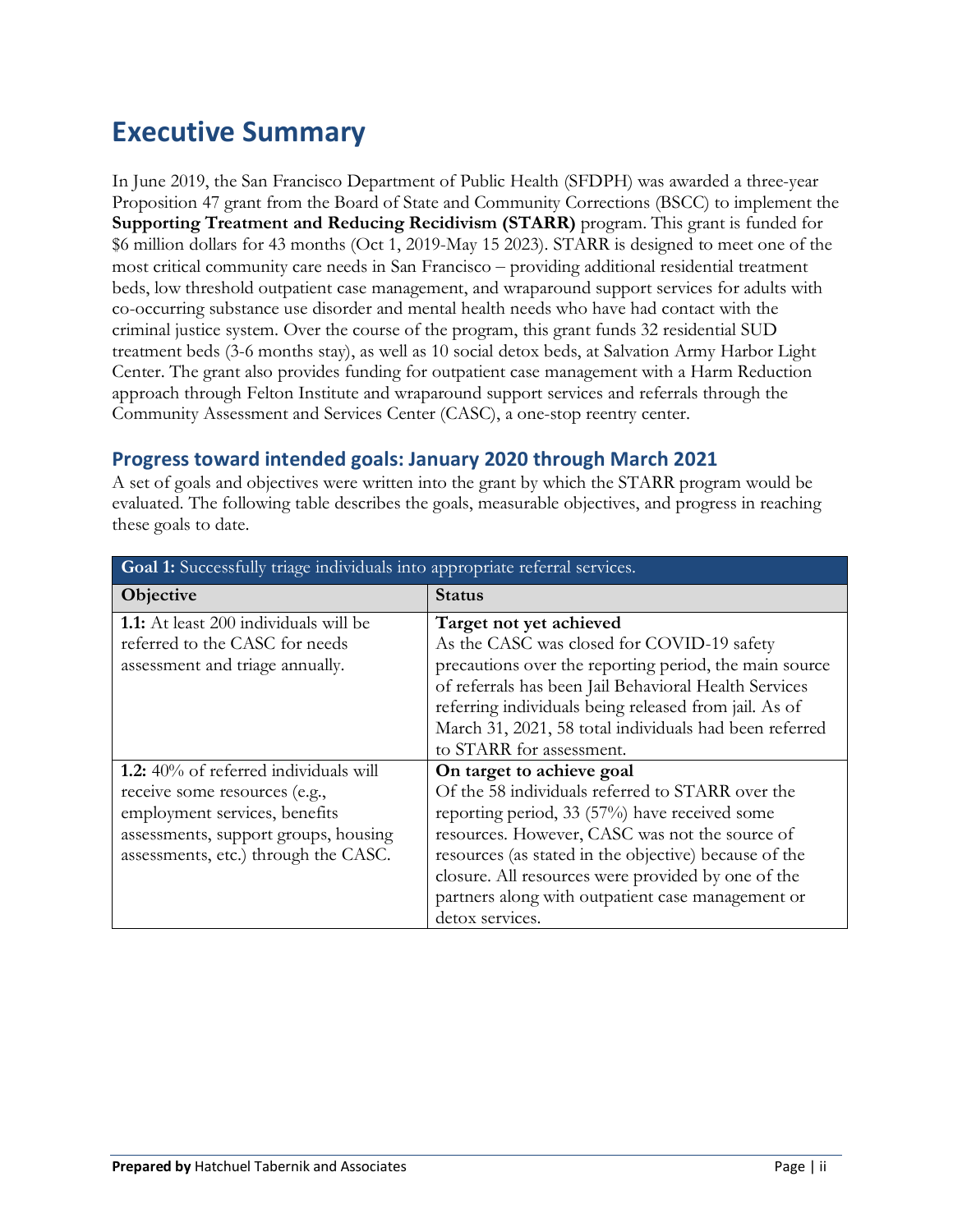| <b>Goal 2:</b> Successfully triage individuals into appropriate treatment services (SUD Treatment, |  |
|----------------------------------------------------------------------------------------------------|--|
| Outpatient/Case Management services).                                                              |  |

| Objective                                  | <b>Status</b>                                            |
|--------------------------------------------|----------------------------------------------------------|
| 2.1: At least 40% of individuals coming    | On target to achieve goal                                |
| into the CASC for needs                    | Again, the CASC has been closed. However, of the 58      |
| assessment/triage will be referred to      | individuals referred to STARR over the reporting         |
| outpatient case management services        | period, 40 (69%) were referred for case management       |
| annually.                                  | services. From April 1, 2020 to March 31, 2021, 36 out   |
|                                            | of 52 (69%) individuals assessed for STARR were          |
|                                            | referred for case management services. The others were   |
|                                            | referred just to residential treatment.                  |
| 2.2: At least 60% of individuals           | Target not yet achieved                                  |
| connected to grant-funded outpatient       | Of the 40 individuals referred to outpatient case        |
| case management services will engage       | management services over the reporting period, 22        |
| with a case manager at least one time.     | (55%) have met with a case manager at least once.        |
| 2.3: 100% of participants who engage       | Target not yet achieved                                  |
| with a grant-funded case manager will      | Of the 22 individuals who have had contact with a case   |
| receive an Individualized Intervention     | manager at least once, 14 (64%) received an              |
| $Plan$ (IIP).                              | Individualized Intervention Plan.                        |
| 2.4: Maintain at least 90% occupancy       | Target not yet achieved                                  |
| rate for social detox/residential          | From January 1, 2020 - March 31, 2021, the average       |
| treatment beds.                            | social detox treatment bed occupancy rate was 4.5%.      |
|                                            | The occupancy rate was highest in Q4 July $1st$ , 2020 – |
|                                            | September $30th$ , 2020 at 7%. While the occupancy rates |
|                                            | have been well below target, we hope that as the CASC    |
|                                            | re-opens and the pandemic becomes more manageable,       |
|                                            | enrollment into detox will increase. Over the reporting  |
|                                            | period, Salvation Army also had detox beds for Prop      |
|                                            | 47 Cohort 1, which often filled first; with this older   |
|                                            | program ending soon, we anticipate that STARR            |
|                                            | occupancy rates will improve over Phase 2 of the         |
|                                            | program.                                                 |
|                                            |                                                          |
|                                            | The occupancy rate for residential treatment is not yet  |
|                                            | reported, as Phase 2 of the program which includes       |
|                                            | residential treatment started after the reporting period |
|                                            | on July 1 <sup>st</sup> , 2021.                          |
| 2.5: 50% of individuals enrolled in social | Target not yet achieved                                  |
| detox will successfully complete their     | From January 1, 2020 - March 31, 2021, 10 individuals    |
| treatment by meeting their individualized  | were enrolled in and exited social detox. Of those 10    |
| treatment goals.                           | individuals, 3 (30%) successfully completed treatment.   |
|                                            |                                                          |
|                                            |                                                          |
|                                            |                                                          |
|                                            |                                                          |
|                                            |                                                          |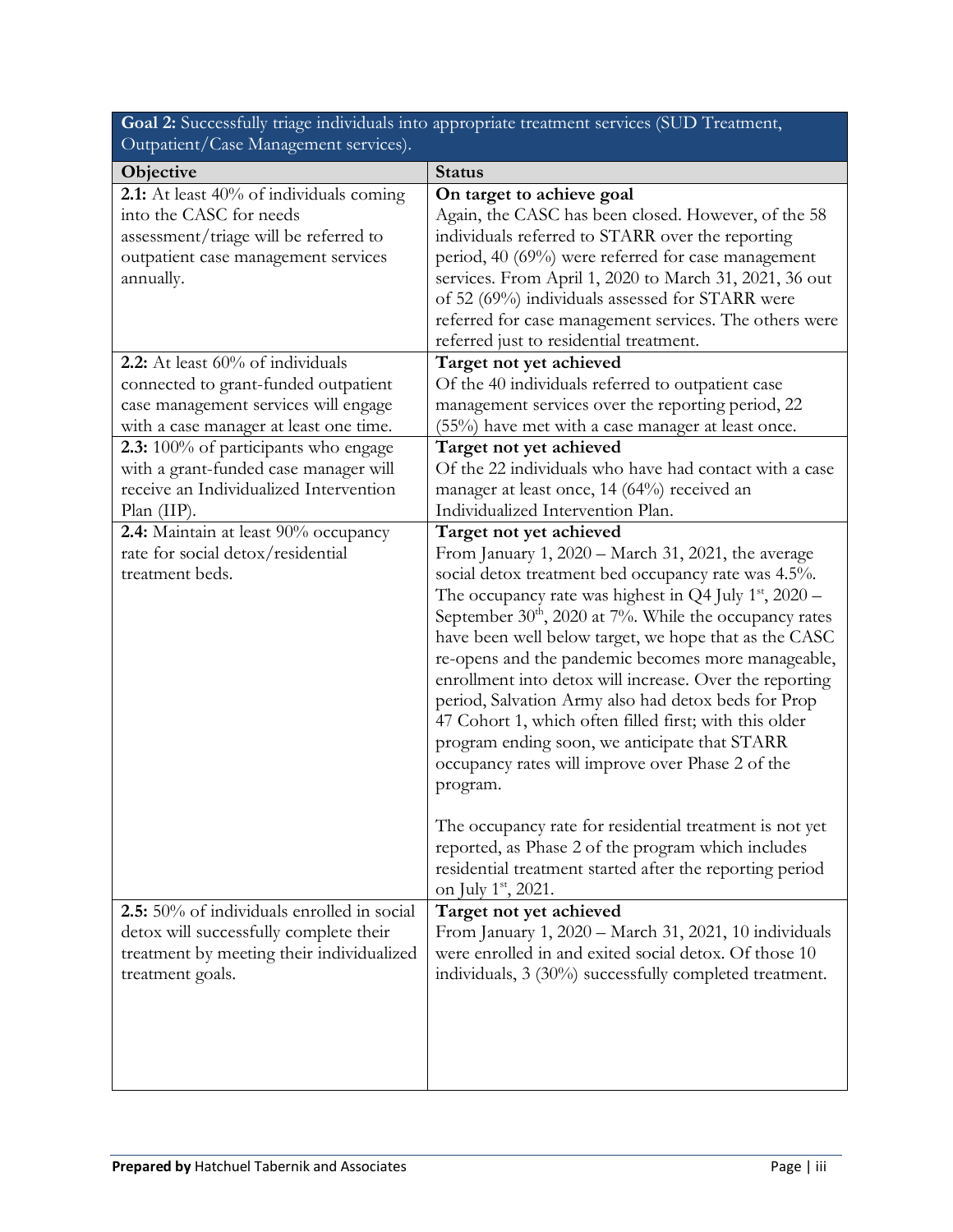**Goal 3:** Program participants will demonstrate lower recidivism rates during and after program participation than they did during a similar period before participating in the program.

| Objective                                        | <b>Status</b>                                                 |
|--------------------------------------------------|---------------------------------------------------------------|
| <b>3.1:</b> As a cohort, 33% of individuals      | On target to achieve goal                                     |
| who have been assessed by this project           | HTA submitted the first semi-annual recidivism report         |
| will demonstrate lower recidivism rates          | to BSCC by the March 31 <sup>st</sup> deadline. There were 13 |
| than in a comparable period prior to             | active or exited participants in our dataset. Of those,       |
| admission.                                       | none had recidivated. While this finding is encouraging,      |
|                                                  | it is still very early in programming. More time needs to     |
|                                                  | pass for meaningful conclusions to be drawn from this         |
|                                                  | data.                                                         |
| <b>3.2:</b> As a cohort, individuals assessed by | Not yet reported                                              |
| this project will utilize 50% fewer jail         | This objective will be reported on following Year 3 of        |
| bed days per year than they did prior to         | the grant.                                                    |
| program participation.                           |                                                               |

## **Project Accomplishments**

While outside factors (namely the COVID-19 pandemic) have caused challenges with getting the STARR program off the ground over the first two years, the program has so far met several of its original objectives and already demonstrated to have a positive impact on participants:

- Participants successfully completing detox. Over the reporting period, 3 participants successfully completed detox. While this number is lower than STARR had hoped for at this point in the program, it is no small achievement, especially in light of all the pandemicrelated challenges.
- **High level of referral to and engagement with case management services.** STARR has far exceeded its goal to refer 40% of assessed individuals to case management services. Over the reporting period, 69% of individuals have been referred for case management, and by Quarter 6, 86% of all referrals were referred to case management. The program is also close to reaching its goal that at least 60% of those referred to case management meet with a case manager at least once: over the reporting period, 55% of individuals referred to case management engaged with a Felton case manager at least once.
- **Many participants receiving wrap-around care and connection to support services.**  Of the 58 individuals referred to STARR over the first two years, 33 (57%) have received some resources—well above the initial target of 40% of referrals. The most frequently cited support services accessed by participants are case management, housing services, and food assistance.
- **Partners have demonstrated adaptability, flexibility, and responsivity to program challenges.** Since its inception, STARR has benefited from the strong foundation that many of the core STARR partners built prior to the program—particularly during the PRSPR program that also brought together SFDPH, Salvation Army, and Felton Institute. This foundation has facilitated flexibility and open lines of communication among program staff as challenges arise. The pandemic upended many of the plans that had been made for STARR, but program partners quickly adapted and found ways to continue to serve program participants. For example, when the CASC closed for COVID-19 precautions, the team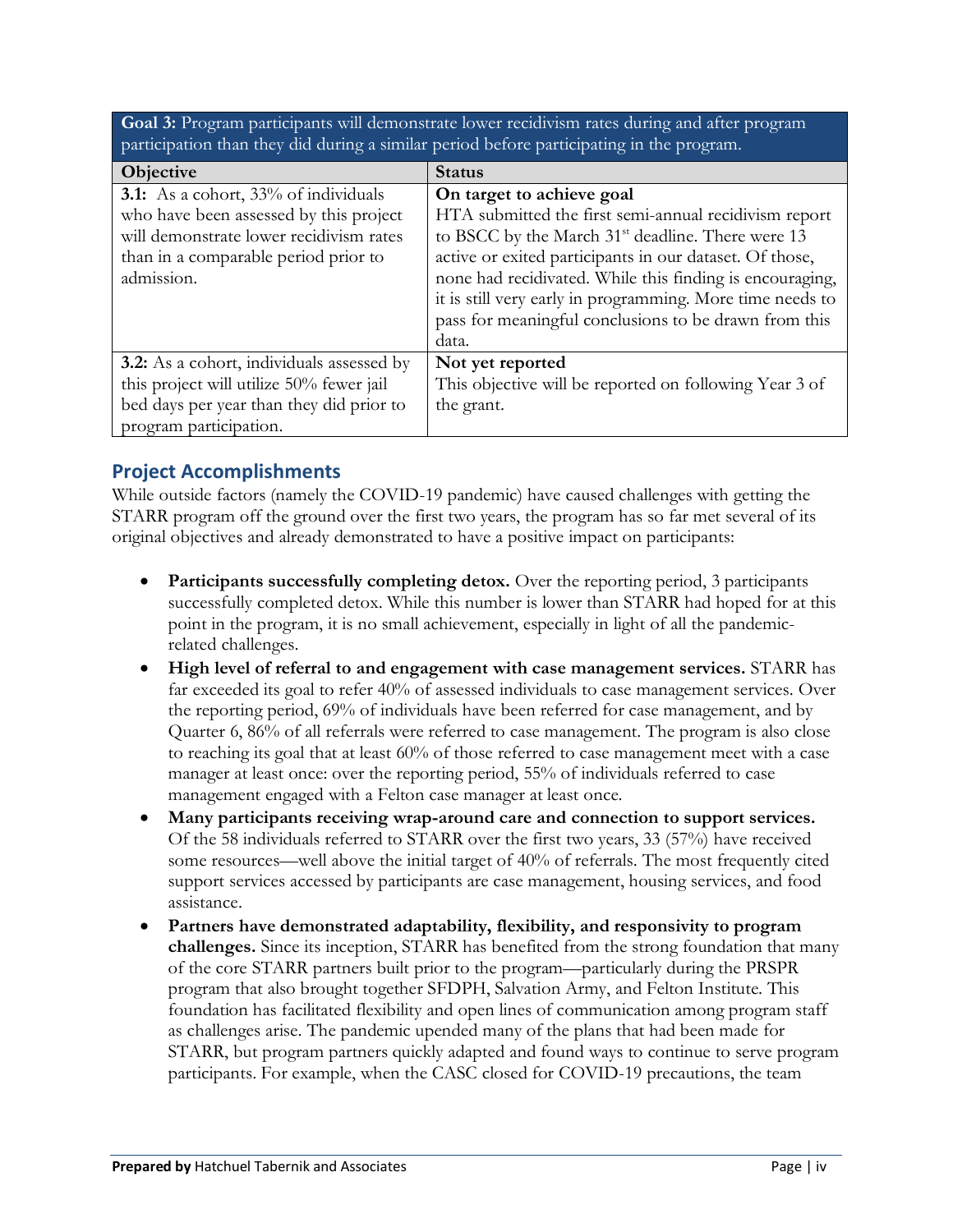quickly pivoted to ensure that STARR referrals could still be made through Jail Behavioral Health Services.

## **Project Challenges**

Among the growing pains and challenges that have surfaced during these first two years of programming:

- **By far, the COVID-19 pandemic posed the greatest challenge to program implementation.**
	- o **The CASC has remained closed throughout the pandemic.** Just as STARR was gearing up to begin intakes and referrals, the CASC closed due to COVID precautions. This forced program partners to pivot to a new referral system, relying primarily on referrals from Jail Behavioral Health Services. This in turn presented an additional challenge with the successful enrollment STARR referrals, as it was difficult to ensure that folks who were still in custody while they were referred made it to programming once they were released. During normal times, Felton case managers would be able to go into the jail and meet with clients before their release to start building relationships. Because of COVID restrictions, those visits and connections weren't possible.
	- o **Narrowed pool of potential clients.** With most referrals coming from JBHS, this also narrowed the pool for intakes and referrals for STARR.
	- o **Salvation Army Harbor Light Center.** Salvation Army faced considerable pandemic-related challenges as well. During Quarter 6 of the program, SA experienced a COVID outbreak at their detox facility, which left them unable to enroll referrals made between January  $27<sup>th</sup>$  and March  $16<sup>th</sup>$ . Within this time, Salvation Army also experienced a loss among their senior management responsible for STARR, which impacted their overall capacity. SA-HLC was additionally constrained by quarantine requirements: limited dedicated quarantine space for participants entering social detox created a bottleneck. Lastly, there was no on-site COVID-19 testing available at SA-HLC. This presented an additional opportunity for participant drop-off, as individuals referred to the program had to leave for COVID testing and then return to SA-HLC.
	- o **Difficult to implementing warm hand-offs.** Warm hand-offs were reported for only 15% (6 of 40) of individuals referred to case management. With pandemic restrictions in place, it has been difficult for case managers to meet with clients where they are—whether that be as they are leaving jail or while they are at Harbor Light Center. When pandemic restrictions loosen and the CASC reopens for triage, case managers are hopeful they will have more success with ensuring warm handoffs.

Implementation Team workgroup meetings have served as a place for STARR partners to come together and strategize solutions to each of these challenges along the way. Implementation Team meetings have occurred at least quarterly since the start of the grant, with all core program partners present. If it is found that programming is not being delivered as planned, issues are identified and solutions are strategized as a group. Partners also regularly schedule smaller meetings outside of workgroup meetings to troubleshoot any challenges with program implementation.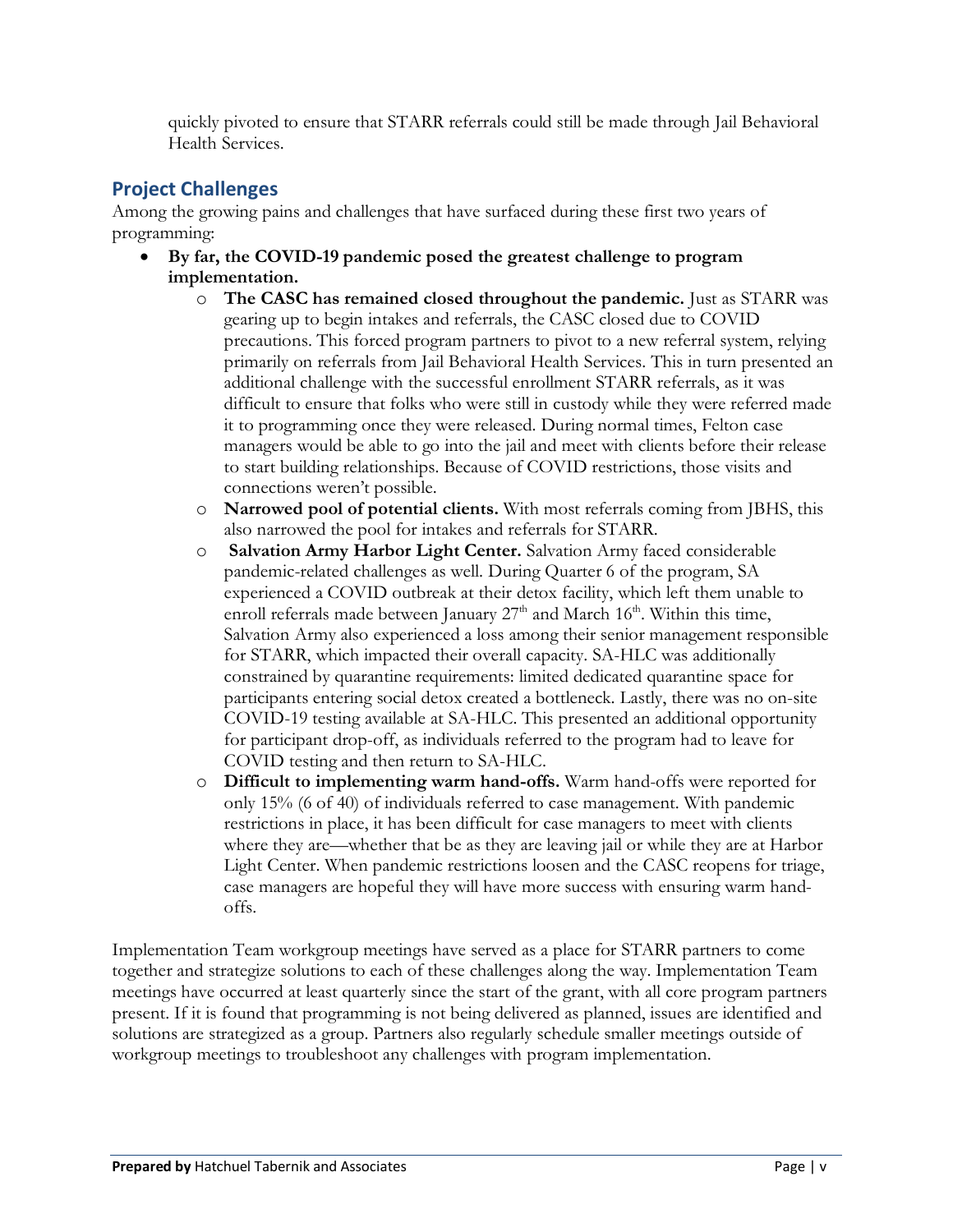# **Conclusion**

#### **Is the project working as intended?**

While the reach of the STARR program to date has not been as great as originally hoped for, it is still largely working as intended:

- STARR clients have been able to access social detox, case management, and wrap-around support services
- Three of nine original program objectives have been met, with another one close to being met
- To date, no program participants enrolled in the first two years of STARR have recidivated
- STARR continues to serve as an opportunity to strengthen partnerships between direct service providers working at the intersection of criminal justice, behavioral health, and substance use in San Francisco County

#### **Next Steps**

As the STARR program enters Year 3 and Phase 2 of programming, there is a lot to look forward to. The CASC is well-positioned to reopen soon, which should provide a boost to referrals and enrollments. As part of Phase 2, SA-HLC will now also have 32 STARR-funded residential treatment beds and 5 additional social detox beds (bringing the total to 10 STARR-funded social detox beds).

Additionally, SA-HLC is looking into securing on-site rapid COVID tests, which should help with the successful enrollment of referrals into social detox and residential treatment.

Lastly, while there is still uncertainty surrounding the pandemic and the impact of new COVID strains, STARR personnel are looking forward to emerging from the pandemic and increasing program outreach and enrollment.

*COVID-19 has had a tremendous impact on the entire world, [and] our team is no exception. Since the start of the pandemic, we have had to continuously adjust our working style to fit within the limited operational parameters of the city, our collaborators, and our own organization. Over the last few months, this has been seen in short term organizational shutdowns, scarce resources, limited staffing, modified working hours, and limited face-to-face contact whenever possible. Unfortunately, none of this adjustment has been without consequence. As a team, we have had to build rapport with clients via technology, witness clients wait months to find housing, still to no avail, and work with collaborators we have never had the privilege of meeting, to ask for resources that just aren't available. Relationships*  with clients, communication overall, and even some paperwork has suffered during this time. So far, we have *maneuvered this pandemic pretty well. We have continued to reach out to our clients, making sure to carry extra PPE and social distance when in person so, all parties are safe. We have also made new connections with other social service organizations that are working to achieve similar goals. And most importantly we have remained persistent in our efforts. – Felton Case Manager*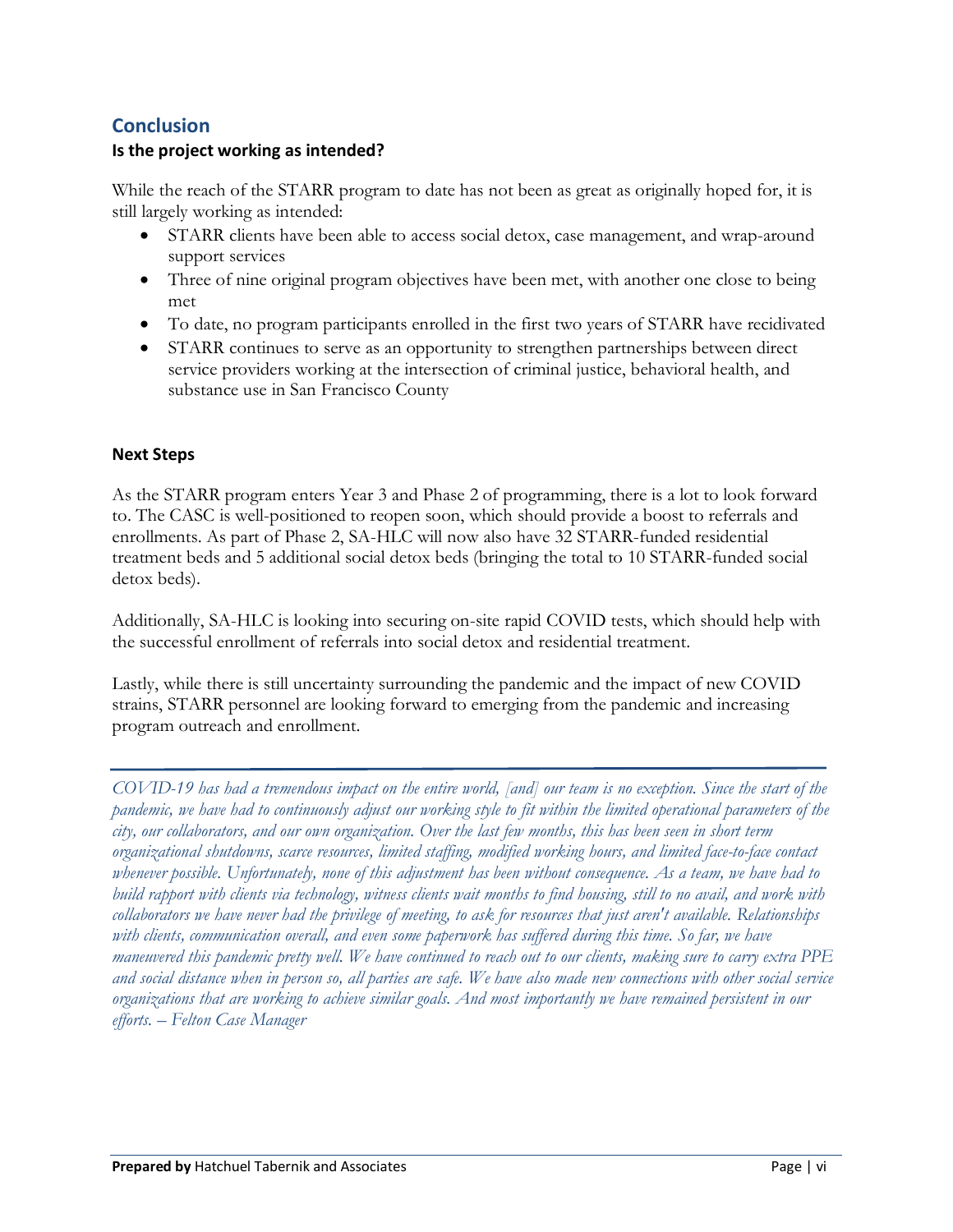# **Overview of Funded Program**

## **Program Background and Description**

The 2019 Proposition 47 Supporting Treatment & Reducing Recidivism program (STARR) is designed to meet one of the most critical community care needs in San Francisco – providing additional residential treatment beds, low threshold outpatient case management, and wraparound support services for adults with co-occurring substance use disorder and mental health needs who have had contact with the criminal justice system. The program was designed to centralize intake, assessment, and triage at the Community Assessment Service Center (CASC), enabling individuals who are diverted or discharged from jail to immediately access SUD/MH treatment options, with multiple levels of engagement– a crucial and missing piece in serving this population, particularly for those who have high needs but are not yet "ready to engage" in traditional services.

The overall goal of STARR is to reduce incarceration and recidivism by strengthening city-wide initiatives focused on jail diversion, recovery, and community reentry for high-risk individuals with co-occurring disorders. Over the course of the grant, STARR will support: (1) 10 SUD social detox and 32 residential treatment beds; (2) outpatient case management with a Harm Reduction approach; and, (3) wraparound support services and referrals through the Community Assessment and Services Center (CASC), a one-stop reentry center. SFDPH partners with SF Adult Probation Department (APD) and Felton Institute to offer intake, assessment, and triage at the CASC during regular and extended evening hours.

The STARR program was designed with two distinct phases in mind. During Phase 1 (January 2020- June 2021), the STARR program builds on the 2017 Promoting Recovery and Services for the Prevention of Recidivism (PRSPR) program. Funding for STARR providing 5 SUD social detox beds in Years 1 and 2, in addition to the 5 provided in Years 1 and 2 by the 2017 PRSPR grant.

Phase 2 (July 2021 – December 2022) includes an expansion of social detox and the start of STARR residential treatment. Year 3 funding provides 10 social detox beds and 32 residential treatment beds, in addition to the 32 provided in Years 1 and 2 by the 2017 PRSPR grant. Grant funds also provide direct support to clients, including emergency funds for short-term housing stays, document fees, or other as-needed one-time financial supports.

The STARR program design is based on the following evidence-based strategies: (1) Meet people where they are by providing extensive outreach to individuals on the street and flexible entries to engagement/treatment for those diverted/discharged from jail; (2) High touch, Harm Reduction case management increases the likelihood of stabilization and successful engagement; (3) Engagement focused on participants' own strengths, treatment goals and future plans allows for respectful and client-centered support; (4) Strengthening relationships between agencies and organizations throughout the system of care allows for information and resource sharing, and enhances service provision; and, (5) Collaboration throughout the system of care allows for the provision of individualized care and services and increases the likelihood of successful engagement (Harder & Co., 2018). In addition, all San Francisco Department of Public Health (DPH) programs and services are trauma-informed, client-centered, and based in principles of recovery and wellness.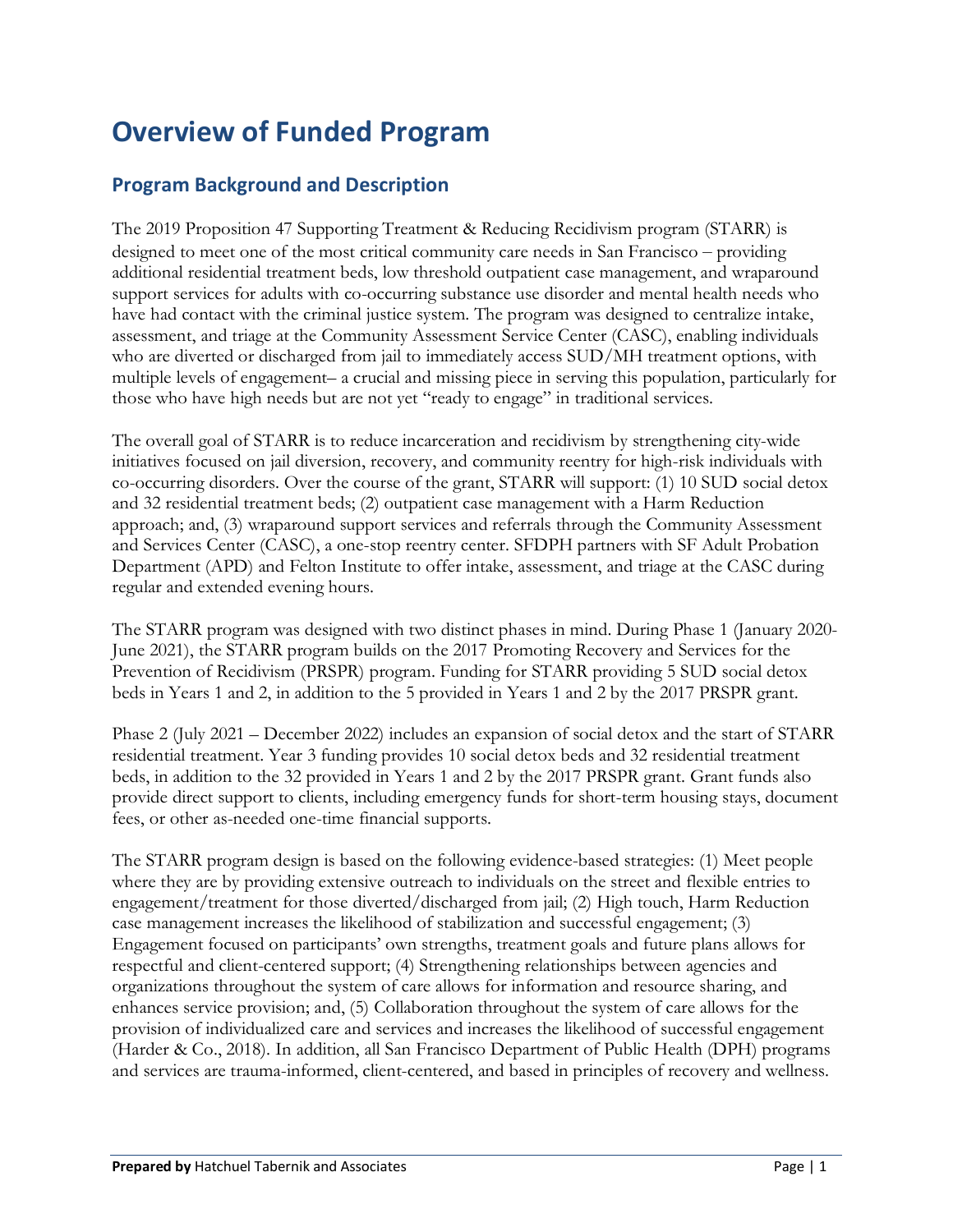DPH serves as the lead agency and is responsible for project coordination, grant administration, and facilitating connections to the DPH system of care. Grant-funded staff include a Behavioral Health Clinician (1.0 FTE) to oversee service utilization, client intake/assessment, and triage/placements, and 2 SF Adult Probation Officers (1.4 FTE) to staff the CASC in extended evening hours.

## **Logic Model**

HTA grounded the evaluation by working with the project manager and community-based partners to develop a logic model specifying STARR activities and how these additional activities are expected to lead to the outcomes specified in the grant application. The logic model is presented below. [1](#page-8-0)

<span id="page-8-0"></span><sup>1</sup> It is worth noting that while the attached Logic Model does still capture the inputs/resources, activities, outputs, outcomes and impacts of the program, it was not adapted to include the impact of COVID-19 on programming (which has been tremendous). For example, the CASC was closed for the duration of the reporting period, which changed how referrals and intakes were conducted. The Logic Model reflects how the program will be implemented when the CASC soon reopens.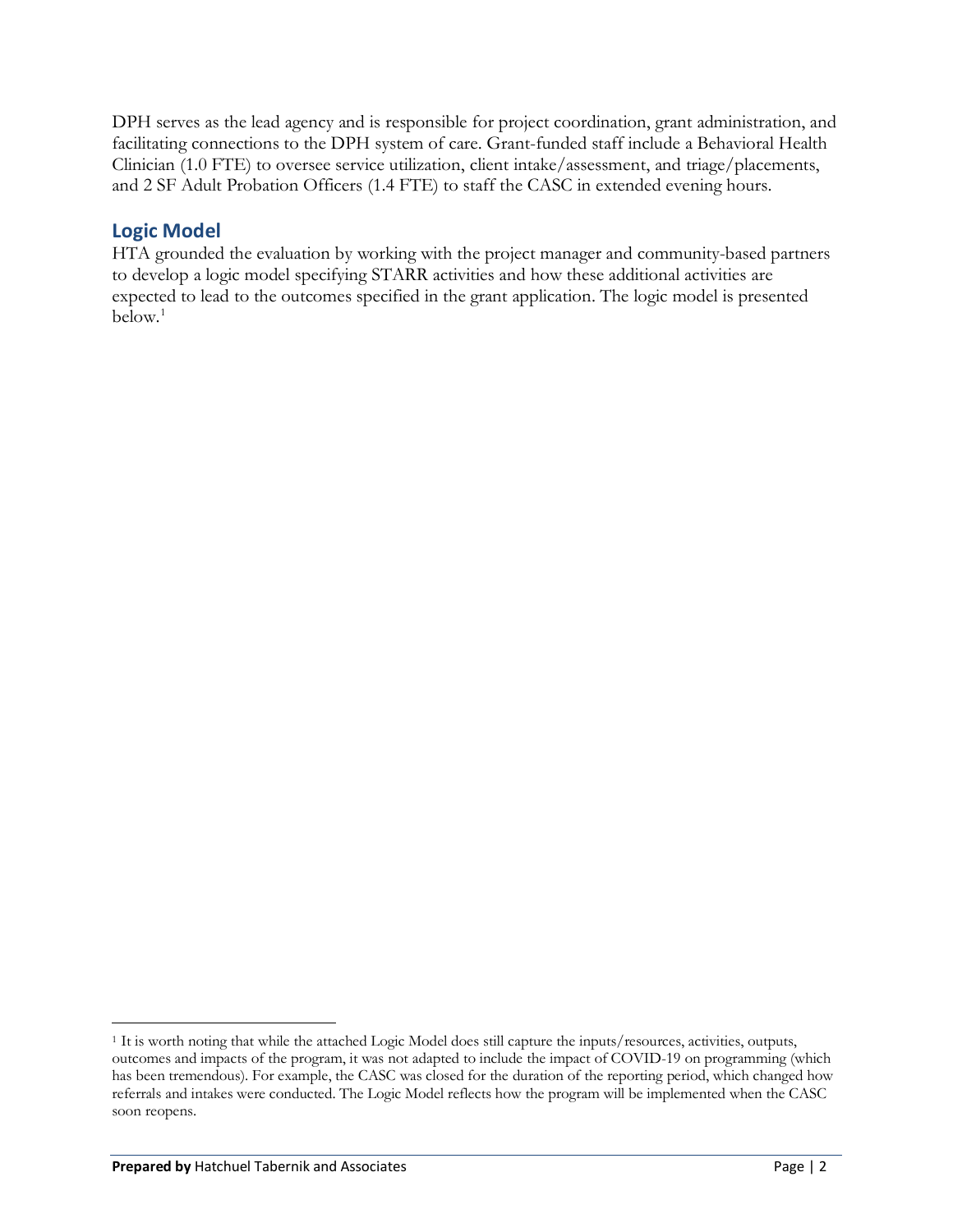|                                                                                                                                                                                                                                                                                                                                                                                                                                                                                                                                                                     | <b>The Context and Situation</b>                                                                                                                                                                                                                                                                                                                                                                                                                                                                                                                                                                                                                                                                                                                                                                                                                                                                                                | <b>The Planned Work</b>                                                                                                                                                                                                                                                                                                                                                                                                                                                                                                                                                                                                                                                                                                                                                                                           |                                                                                                                                                                                                                                                                                                                                                                                                                                                                                |                                                                                                                                                                                                                                                                                                                                                                                                                                                                                                                                                                                                                                                                                                                               |                                                                                                                                                                                                                                                                                                                                                                                                                                                                                                                                                                                                                                                                                                                                                                                                                                                                                   | <b>The Intended Results</b>                                                                                                                                                                                                                                                                                                                                                                                                                                                                                                                                                                                                                                                                                       |
|---------------------------------------------------------------------------------------------------------------------------------------------------------------------------------------------------------------------------------------------------------------------------------------------------------------------------------------------------------------------------------------------------------------------------------------------------------------------------------------------------------------------------------------------------------------------|---------------------------------------------------------------------------------------------------------------------------------------------------------------------------------------------------------------------------------------------------------------------------------------------------------------------------------------------------------------------------------------------------------------------------------------------------------------------------------------------------------------------------------------------------------------------------------------------------------------------------------------------------------------------------------------------------------------------------------------------------------------------------------------------------------------------------------------------------------------------------------------------------------------------------------|-------------------------------------------------------------------------------------------------------------------------------------------------------------------------------------------------------------------------------------------------------------------------------------------------------------------------------------------------------------------------------------------------------------------------------------------------------------------------------------------------------------------------------------------------------------------------------------------------------------------------------------------------------------------------------------------------------------------------------------------------------------------------------------------------------------------|--------------------------------------------------------------------------------------------------------------------------------------------------------------------------------------------------------------------------------------------------------------------------------------------------------------------------------------------------------------------------------------------------------------------------------------------------------------------------------|-------------------------------------------------------------------------------------------------------------------------------------------------------------------------------------------------------------------------------------------------------------------------------------------------------------------------------------------------------------------------------------------------------------------------------------------------------------------------------------------------------------------------------------------------------------------------------------------------------------------------------------------------------------------------------------------------------------------------------|-----------------------------------------------------------------------------------------------------------------------------------------------------------------------------------------------------------------------------------------------------------------------------------------------------------------------------------------------------------------------------------------------------------------------------------------------------------------------------------------------------------------------------------------------------------------------------------------------------------------------------------------------------------------------------------------------------------------------------------------------------------------------------------------------------------------------------------------------------------------------------------|-------------------------------------------------------------------------------------------------------------------------------------------------------------------------------------------------------------------------------------------------------------------------------------------------------------------------------------------------------------------------------------------------------------------------------------------------------------------------------------------------------------------------------------------------------------------------------------------------------------------------------------------------------------------------------------------------------------------|
| What you Know                                                                                                                                                                                                                                                                                                                                                                                                                                                                                                                                                       | What You Think                                                                                                                                                                                                                                                                                                                                                                                                                                                                                                                                                                                                                                                                                                                                                                                                                                                                                                                  | Inputs                                                                                                                                                                                                                                                                                                                                                                                                                                                                                                                                                                                                                                                                                                                                                                                                            | Activities                                                                                                                                                                                                                                                                                                                                                                                                                                                                     | Outputs                                                                                                                                                                                                                                                                                                                                                                                                                                                                                                                                                                                                                                                                                                                       | <b>Short-term Outcomes</b>                                                                                                                                                                                                                                                                                                                                                                                                                                                                                                                                                                                                                                                                                                                                                                                                                                                        | Long-term Outcomes                                                                                                                                                                                                                                                                                                                                                                                                                                                                                                                                                                                                                                                                                                |
| Environment:<br>City and County of San<br>Francisco (SF)<br>Target population:<br>Adults with co-occurring<br>substance use disorder<br>(SUD) and mental health<br>(MH) needs who have<br>had contact with the<br>criminal justice system<br>Assets:<br>Robust network of<br>providers in SF w/<br>extensive experience<br>working with the target<br>population<br>Existing 2017 PRSPR<br>Program infrastructure<br>Challenges:<br>Limited affordable<br>housing in SF<br>Average of 6-week wait<br>for residential SUD<br>treatment (tx); shortage<br>of SUD beds | Formerly incarcerated<br>individuals with SUD<br>and/or co-occurring<br>disorders are best served<br>by comprehensive<br>residential SUD tx and<br>outpatient MH services<br>Lack of timely access to tx<br>leads to SUD relapse and<br>MH decline which can lead<br>to homelessness and<br>repeated incarceration<br>High touch, harm<br>reduction approach<br>increases likelihood of<br>stabilization and<br>successful engagement<br>Meeting clients where<br>they are, conducting<br>extensive outreach, and<br>providing varying levels of<br>care strengthens<br>engagement and<br>likelihood for success<br>Strengths-based, future<br>focused engagement and<br>treatment allows for<br>respectful and client-<br>centered support<br>Collaboration throughout<br>the system of care allows<br>for the provision of<br>individualized care and<br>services and increases the<br>likelihood of successful<br>engagement | Prop 47 Grant Award<br>\$3,00,000 in-kind staff<br>and resources,<br>including from SF<br>Department of Public<br>Health (DPH),<br>Offender Treatment<br>Program (OTP),<br><b>Treatment Access</b><br>Program (TAP),<br>Citywide, SF Adult<br>Probation Dept. (APD)<br>Existing 2017 PRSPR<br>Program infrastructure<br>Community<br>Assessment and<br>Services Center (CASC)<br>(intake/assessment<br>staff, milieu support<br>services)<br><b>Salvation Army Harbor</b><br>Lights facility and staff<br>(10 social detox beds<br>& 32 residential<br>treatment beds)<br><b>DPH Behavioral Health</b><br>Clinician (1.0 FTE)<br>2 SF Adult Probation<br>Officers (1.4 FTE)<br><b>Felton Case Managers</b><br>$(4.0$ FTE)<br>Flexible Funds and<br><b>Fiscal Intermediary (SF</b><br>Public Health<br>Foundation) | <b>Expansion of CASC</b><br>operating hours<br>Referrals to CASC from<br>iail staff and law<br>enforcement<br>Intake, needs<br>assessments & triage at<br>CASC<br>Wraparound support<br>services and referrals<br>through CASC<br>Outpatient case<br>management with a<br>Harm Reduction<br>approach (Felton)<br>SUD treatment (social<br>detox up to 2 weeks,<br>residential treatment<br>up to 6 months)<br>(Salvation Army)<br>Other direct support to<br>clients as needed | # individuals referred to<br>CASC<br># individuals receiving<br>referral services from CASC<br># and types of<br>resources/referrals received<br>at CASC<br># individuals referred to<br>outpatient case<br>management<br># individuals enrolled in<br>outpatient case<br>management services<br># participant meetings with<br>case manager<br># participants with<br>Individualized Intervention<br>Plans (IIP)<br># individuals enrolled in<br>social detox<br># completing detox<br># social detox bed days<br>occupied<br># individuals enrolled in<br>residential treatment (FY21-<br>22)<br># residential treatment bed<br>days occupied (FY21-22)<br># participants completing<br>residential treatment (FY21-<br>22) | Individuals triaged into<br>appropriate referral<br>services<br>200 individuals referred to<br>CASC for needs assessment<br>and triage annually<br>40% of referred individuals<br>receive some resources<br>through CASC<br>Individuals triaged into<br>appropriate treatment<br>services<br>- 40% of individuals coming<br>into CASC for needs<br>assessment/triage referred<br>to outpatient case<br>management services<br>annually<br>60% of individuals<br>connected to grant-funded<br>outpatient case<br>management services<br>engage with a case<br>manager at least once<br>- 100% of participants who<br>engage with a case<br>manager receive an IIP<br>90% occupancy rate for<br>social detox/residential<br>treatment beds<br>- 50% of individuals enrolled<br>in social detox successfully<br>complete their treatment<br>by meeting their<br>individualized goals | <b>Participants will</b><br>demonstrate lower<br>recidivism rates during and<br>after program participation<br>than they did during a<br>similar period before<br>participating in STARR<br>- 33% of individuals<br>assessed by this project will<br>demonstrate lower<br>recidivism rates than in a<br>comparable period prior to<br>admission.<br>Individuals assessed will<br>utilize 50% fewer jail bed<br>days per year than they did<br>prior to program<br>participation.<br>Impact<br>Reduce incarceration<br>and recidivism by<br>strengthening city-wide<br>initiatives focused on<br>jail diversion, recovery,<br>and community reentry<br>for high-risk individuals<br>with co-occurring<br>disorders |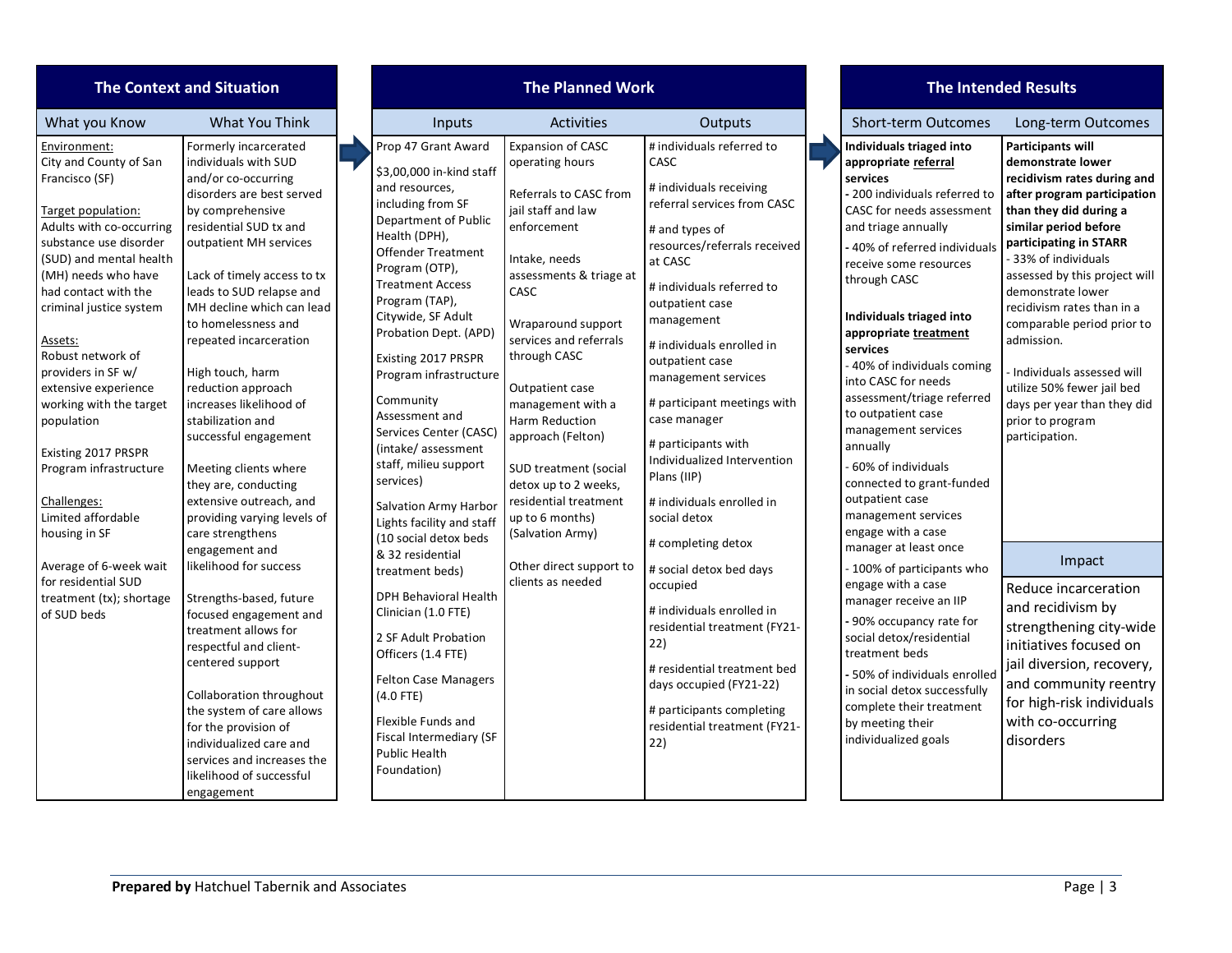# **Program Goals & Objectives**

As stated in the grant application:

**Goal 1:** Successfully triage individuals into appropriate referral services.

**1.1:** At least 200 individuals will be referred to the CASC for needs assessment and triage annually.

**1.2:** 40% of referred individuals will receive some resources (e.g., employment services, benefits assessments, support groups, housing assessments, etc.) through the CASC.

**Goal 2:** Successfully triage individuals into appropriate treatment services (SUD Treatment, Outpatient/Case Management services).

- **2.1:** At least 40% of individuals coming into the CASC for needs assessment/triage will be referred to outpatient case management services annually.
- **2.2:** At least 60% of individuals connected to grant-funded outpatient case management services will engage with a case manager at least one time.
- **2.3:** 100% of participants who engage with a grant-funded case manager will receive an Individualized Intervention Plan (IIP).
- **2.4:** Maintain at least 90% occupancy rate for social detox/residential treatment beds.
- **2.5:** 50% of individuals enrolled in social detox will successfully complete their treatment by meeting their individualized treatment goals.

**Goal 3:** Program participants will demonstrate lower recidivism rates during and after program participation than they did during a similar period before participating in the program.

- **3.1:** As a cohort, 33% of individuals who have been assessed by this project will demonstrate lower recidivism rates than in a comparable period prior to admission.
- **3.2:** As a cohort, individuals assessed by this project will utilize 50% fewer jail bed days per year than they did prior to program participation.

# **Evaluation Methodology**

Hatchuel Tabernik & Associates (HTA) is conducting an independent evaluation of the Supporting Treatment and Reducing Recidivism (STARR) program. HTA is using a **utilization-focused approach** combining mixed methods of program data, interviews, focus groups, and surveys to address the impact of the Proposition 47 grant funds on STARR clients. Utilization-based evaluation is an approach whereby the evaluation activities *from beginning to end* are focused on the *intended use by the intended users*. [2](#page-10-0) Additionally, the evaluation focuses on both process and outcome elements. The process evaluation is oriented towards providing information on how to continuously revise and improve the program, as needed. The outcome evaluation is focused on describing the program's outcomes cumulatively over the three-year period.

**Process Evaluation.** The process evaluation includes a continuous improvement model to program implementation by addressing fidelity to the program plan and monitoring specific program goals (i.e., number assessed, number referred, services received, etc.). Process data include: (1) Service utilization records (e.g., intake forms, assessments, IIPs, services, referrals, exits); (2) Minutes from meetings and check-in calls with project staff; (3) Annual interviews/focus groups

<span id="page-10-0"></span><sup>2</sup>Patton, M.Q. (2012). *Essentials of Utilization-Focused Evaluation*. Thousand Oaks, CA: SAGE Publications, Inc.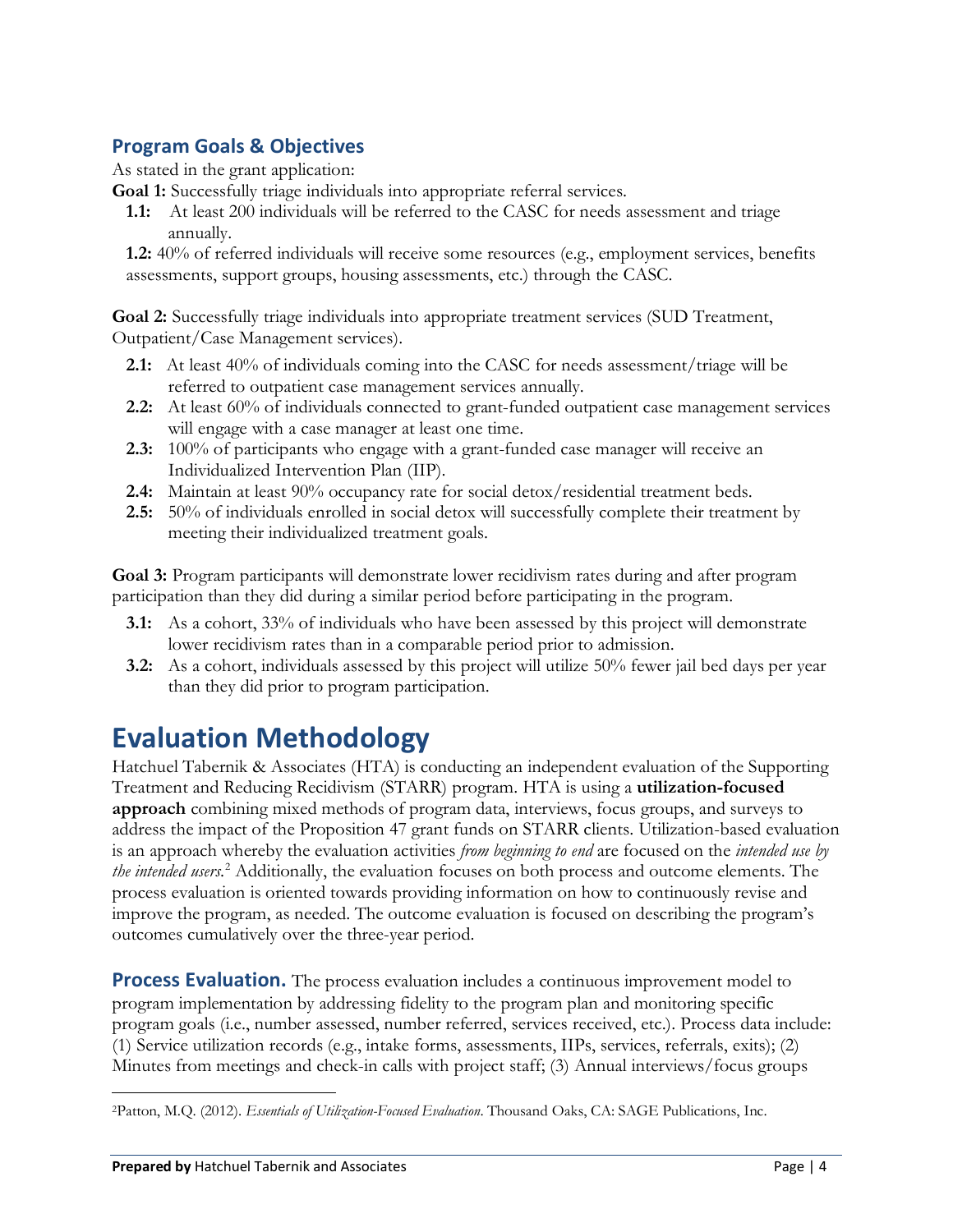with key staff and partners including SA, Felton, UCSF/ Citywide and Adult Probation (CASC staff). Data is pulled through coordinated efforts from multiple sources, including Avatar (the SFDPH electronic health records system), current partner instruments, validated assessments, and case logs. Additionally, to monitor fidelity to the program model, HTA participates in quarterly Implementation Team meetings, and conducts periodic check-ins and interviews with program leadership and partners to discuss program developments. Topics of discussion include successes/challenges in recruitment and engagement, client progress, areas for improvement, evidence-based best practices utilized.

#### **The following evaluation questions were designed to guide our process evaluation:**

- 1. Is the target population being reached? What is the profile of individuals being referred to STARR program services (SUD treatment beds, outpatient case management, and referral services)?
- 2. What services are provided as a part of social detox and/or residential treatment?
- 3. What services are provided as a part of outpatient case management?
- 4. What do transitions look like between engagement level?
- 5. What are the successes and challenges that emerge throughout the implementation of the program?
- 6. Do any barriers emerge to program entry, connecting clients with services, and retention? If so, how are they overcome?

Process data is collected from program partners on a quarterly basis. Sources include:

- STARR SFDPH Intake and Referral Forms
- Salvation Army Case Log
- Felton Case Log
- Quarterly Implementation Team Meeting Minutes
- Partner Interviews
- Participant Focus Groups

**Outcome Evaluation.** The outcome evaluation utilizes a pre-post design to study whether the program achieved its stated outcomes (i.e., engagement with services, successful completion of individualized treatment plan goals, lower recidivism rates, etc.). Information is collected from program participants during two time periods: once before participants receive treatment at their time of enrollment (baseline) and once to measure outcomes immediately after treatment has concluded. For the first two years of the grant, outcome data was collected only on those participants who engaged in social detox and outpatient case management. In year three, data will also be collected on individuals engaged in residential treatment.

Client outcome data is stored in and pulled from secure and long-established DPH and partner databases including Avatar and CIRCE. HTA uses partner databases and tracking spreadsheets to collect baseline demographics (e.g., age, gender, race/ethnicity) and outcome data. Additionally, data sources include client assessments, intakes, referral forms, and program completion forms. Recidivism data is sourced from the District Attorney's Office, with whom HTA has a current MOU. Analysis of these data include the exploration of differences in outcomes by populations of interest.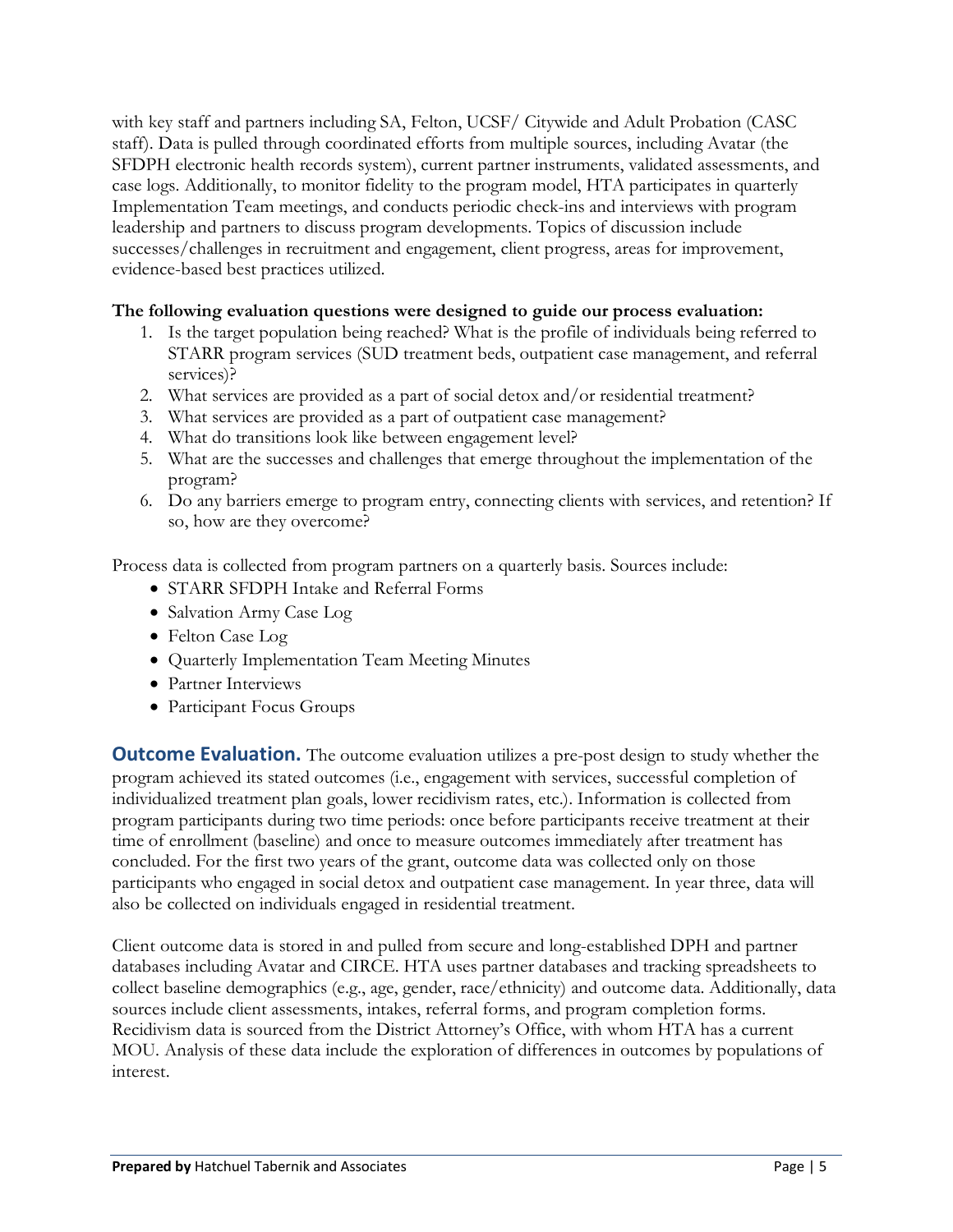In Year 3 of the program, HTA will facilitate focus groups with participants to explore changes in mental health, substance use, and sense of well-being, as well as perceived program impact and satisfaction.

Because recidivism is of particular interest for this grant, this outcome is a highlight of the evaluation. For this study, only the BSSC definition of recidivism is used: 1) the conviction of a new felony or misdemeanor committed within three years of release from custody or committed within three years of placement on supervision for a previous criminal conviction. We will be exploring recidivism within the SF Jail system specifically for each individual for up to three years prior and up to three years after enrollment in the STARR program. Because admission to the program is rolling, it will be most useful to conduct this study using a cohort model, taking into account the length of time an individual is involved with the STARR program. For example, an individual who enrolls at the start of the first year of programming cannot be compared equally to an individual who enrolls toward the end of the third year. More time will have passed for the first individual since discharge from treatment, allowing for more time to recidivate. Therefore, recidivism for this study will be calculated as if they were follow-up rates, calculating pre-post recidivism rates for each individual at 6-month intervals following their enrollment in STARR.

We plan to analyze convictions and bookings for clients pre- and post- enrollment in STARR in order to determine whether the program had an effect on recidivism, though causation will not be able to be inferred. Given that the San Francisco District Attorney's office recently underwent a change in leadership that likely affected prosecution in the City and County, it may be challenging to truly disengage the recidivism outcomes seen among STARR participants from outside factors. In addition, this program is considered to be part of a collaborative system of care and collection of programs in San Francisco that are aimed at reducing recidivism, especially among residents with SUD and MH needs. Therefore, we are looking at the contribution of this program to that wider system, rather than individual attribution. If appropriate, and with available data, we will do our best to compare the recidivism rates seen among participants to City and County-wide rates to compare trends over time.

The following evaluation questions that were designed to guide our outcome evaluation of recidivism and all other outcome measures:

- 1. What are the baseline characteristics of individuals on key outcomes when they start the program? Do these characteristics differ by level of engagement?
- 2. What is the profile of clients who successfully complete detox/residential SUD treatment?
- 3. What is the profile of clients who successfully complete outpatient case management?
- 4. Do clients recidivate?

As with the process evaluation, data is collected from partners on a quarterly basis, the sources of which include:

- STARR SFDPH Intake and Referral Forms
- Salvation Army Case Log
- Felton Case Log
- Quarterly Implementation Team Minutes
- Partner Interviews
- Participant Focus Groups
- SF Jail Arrest Data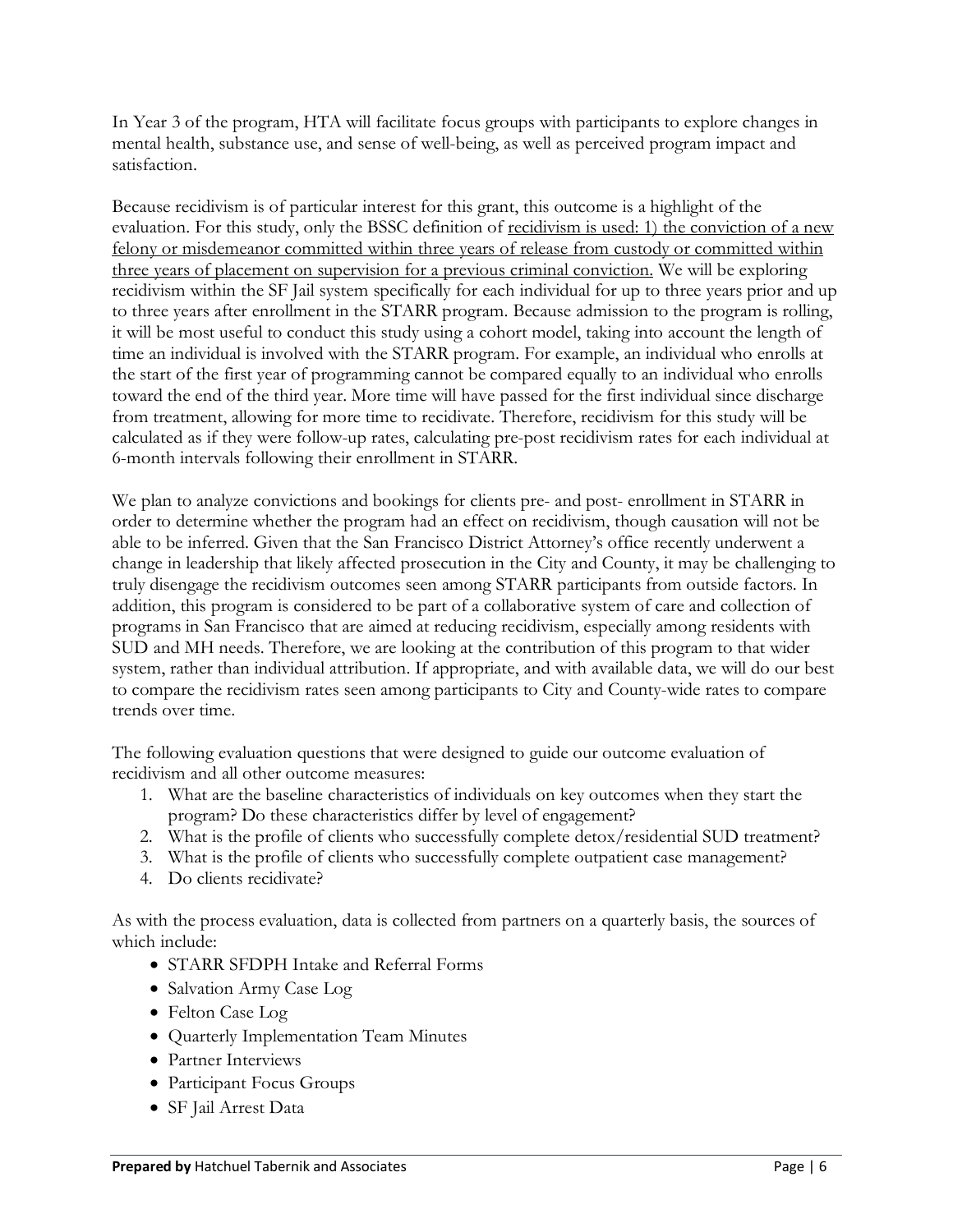# **Evaluation Findings: Process**

# **Target Population and Population Reached**

**As planned.** As outlined in the original grant, the target population for STARR is adults living in San Francisco County with co-occurring substance use disorder and mental health needs who have had contact with the criminal justice system. Underserved populations—including individuals experiencing homelessness, low-income folks, and Black individuals—are disproportionately represented in the San Francisco County Jail (SFCJ) population. At the start of the program, 38% of individuals booked at SFCJ were Black, despite only 5% of the San Francisco population identifying as Black. Based on Behavioral Health Services data on substance use residential treatment, STARR also anticipated that the target population would be largely people of color and male.

**Progress to date.** STARR has been successful in ensuring that clients served by the program fall within the target population by assessing at intake to ensure they meet the criteria for program participation. Overall, individuals referred to and enrolled in social detox have followed the demographic trends expected (see Table 1 below). Both referrals and participants enrolled have been disproportionately male, and the most commonly reported race/ethnicities were White (37% of referrals and 36% of enrollees) and Black (33% of referrals and 27% of enrollees). The average age for both referrals and enrollees to social detox is 38 years old. Due to small sample sizes, it is currently too soon to identify any significant demographic differences between individuals referred to, enrolled in, and successfully completing detox.

Similarly for case management services, both referrals and individuals who have engaged with case management have been disproportionately male, and the most commonly reported race/ethnicities were Black (40% of referrals and 41% of enrollees) and White (30% of referrals and 36% of enrollees). The average age for case management referrals is 40, and for individuals engaged in case management the average age is 39 (see Table 2 below).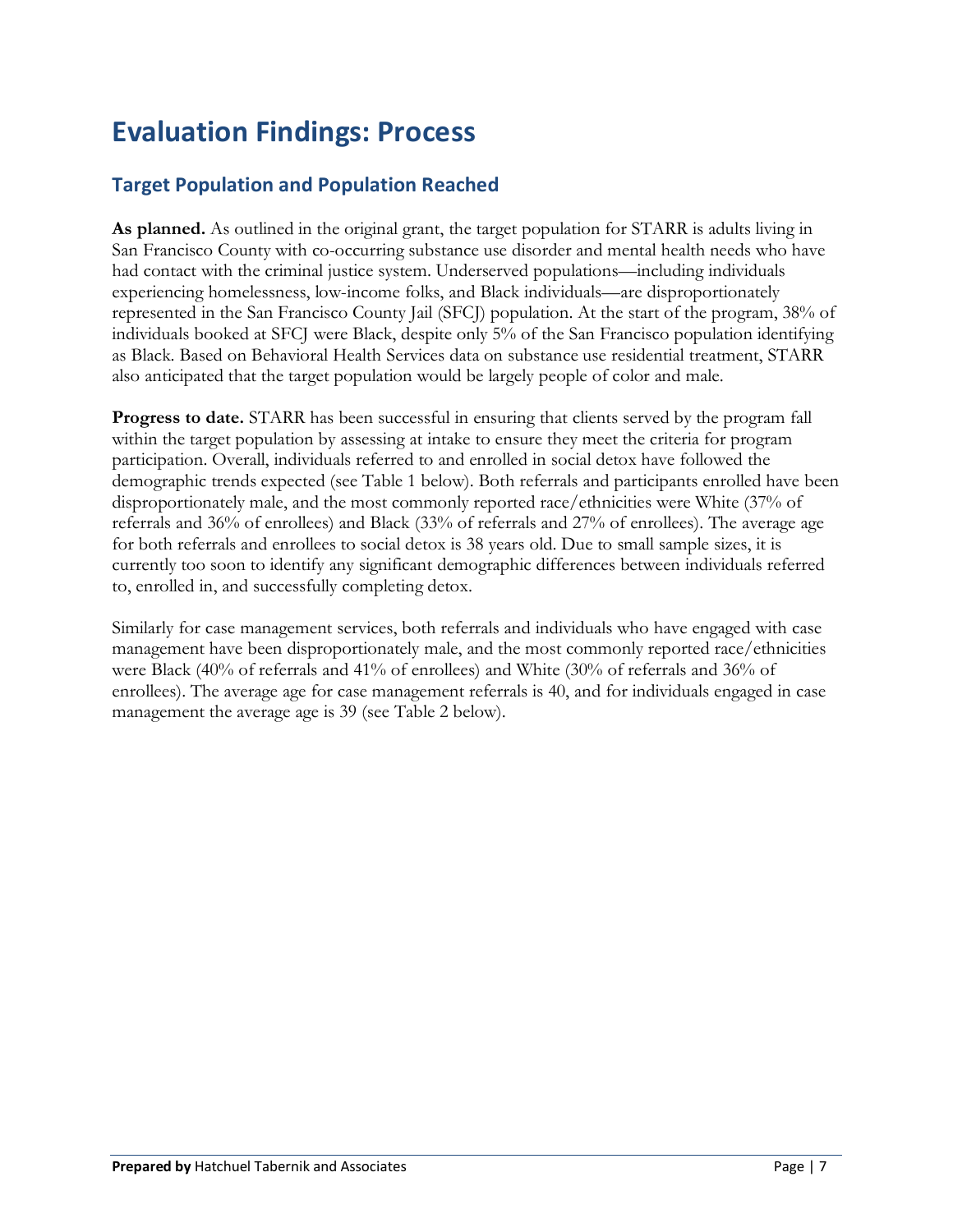| $\bullet$              | ,,<br><b>Referred to Social Detox</b><br>$(N=30)$ | <b>Enrolled in Social Detox</b><br>$(N=11)$ |
|------------------------|---------------------------------------------------|---------------------------------------------|
| Gender (%)             |                                                   |                                             |
| Female                 | 40% (12)                                          | 36% (4)                                     |
| Male                   | 57% (17)                                          | 64% (7)                                     |
| Other                  | $3\%$ (1)                                         | $0\%$ (0)                                   |
| Race/Ethnicity (%)     |                                                   |                                             |
| African-American/Black | 33% (10)                                          | $27\%$ (3)                                  |
| Asian                  | $7\%$ (2)                                         | 18% (2)                                     |
| Hispanic/Latinx        | 17% (5)                                           | 9%1                                         |
| Native American        | $0\%$ (0)                                         | $0\%$ (0)                                   |
| Pacific Islander       | 3% (1)                                            | $0\%$ (0)                                   |
| Multi-Ethnic           | $0\%$ (0)                                         | $0\%$ (0)                                   |
| White                  | 37% (11)                                          | 36% (4)                                     |
| Other/Not Stated       | $3\%$ (1)                                         | $9\%$ (1)                                   |
| Age                    |                                                   |                                             |
| Years (mean)           | 38                                                | 38                                          |
| Years (range)          | $22 - 61$                                         | 23-58                                       |

**Table 1. Demographics of Social Detox Referrals, Jan 2020 - Mar 2021**

**Source: HLC-Salvation Army admission records; Felton Institute Case Log.** Demographics of STARR participants completing social detox are not reported due to small sample size to ensure patient confidentiality.

| $\frac{1}{2}$ and $\frac{1}{2}$ and $\frac{1}{2}$ and $\frac{1}{2}$ and $\frac{1}{2}$ and $\frac{1}{2}$ and $\frac{1}{2}$ and $\frac{1}{2}$ and $\frac{1}{2}$ | <b>Referred to Case</b><br><b>Management</b><br>$(N=40)$ | <b>Engaged in Case</b><br><b>Management</b><br>$(N=22)$ |
|---------------------------------------------------------------------------------------------------------------------------------------------------------------|----------------------------------------------------------|---------------------------------------------------------|
| Gender (%)                                                                                                                                                    |                                                          |                                                         |
| Female                                                                                                                                                        | 38% (15)                                                 | 41% (9)                                                 |
| Male                                                                                                                                                          | 60% (24)                                                 | 59% (13)                                                |
| Other                                                                                                                                                         | 3% (1)                                                   | $0\%$ (0)                                               |
| Race/Ethnicity (%)                                                                                                                                            |                                                          |                                                         |
| African-American/Black                                                                                                                                        | 40% (16)                                                 | 41% (9)                                                 |
| Asian                                                                                                                                                         | 5% (2)                                                   | 9% (2)                                                  |
| Hispanic/Latinx                                                                                                                                               | $8\%$ (3)                                                | $5\%$ (1)                                               |
| Native American                                                                                                                                               | $0\%$ (0)                                                | $0\%$ (0)                                               |
| Pacific Islander                                                                                                                                              | $0\%$ (0)                                                | $0\%$ (0)                                               |
| Multi-Ethnic                                                                                                                                                  | 5% (2)                                                   | $0\%$ (0)                                               |
| White                                                                                                                                                         | 30% (12)                                                 | 36% (8)                                                 |
| Other/Not Stated                                                                                                                                              | 13% (5)                                                  | $9\%$ (2)                                               |
| Age                                                                                                                                                           |                                                          |                                                         |
| Years (mean)                                                                                                                                                  | 40                                                       | 39                                                      |
| Years (range)                                                                                                                                                 | $22 - 62$                                                | $22 - 60$                                               |

**Source: HLC-Salvation Army admission records; Felton Institute Case Log.** Demographics of STARR participants completing social detox are not reported due to small sample size to ensure patient confidentiality.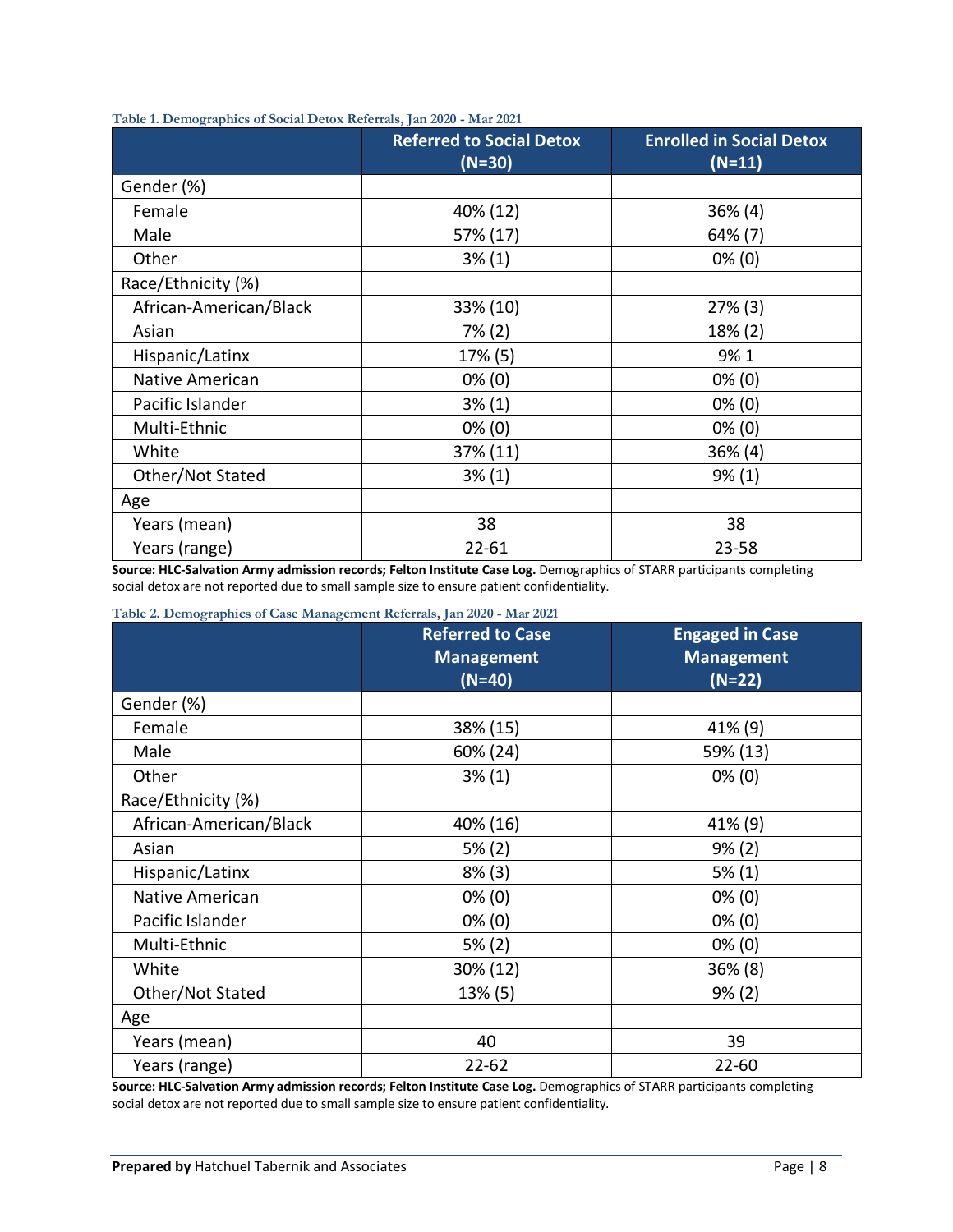# **Referrals/Intakes**

**As planned.** Originally, it was planned that all STARR referrals would be received at the CASC for triage and intake before being referred for case management or SUD services. The goal was for the CASC to receive 200 referrals annually for STARR, bringing the total number of referrals to 600 individuals over the course of the program. When the CASC closed due to COVID-19, the STARR team pivoted and leveraged existing partnerships—in particular, Jail Behavioral Health Services—to source referrals to the program. Referral targets have not been met, but are anticipated to improve over Phase 2 of the program.

**Progress to date.** The primary source for referrals during the reporting period was Jail Behavioral Health Services, with 52 of 58 (90%) of referrals coming from JBHS (see Table 3 below). This was a deviation from the original plan to have all referrals triaged, assessed, and referred to services through the CASC. At the onset of the pandemic, the CASC closed for COVID-19 precautions and the main source of referrals became JBHS making referrals for individuals being released from jail.

Since the start of the program (January 1, 2020) through the end of Quarter 6 (March 31, 2021), there have been a total of 30 referrals to Salvation Army – Harbor Light Center at Salvation Army (see Table 4 below). Of these referrals, there were 11 enrollments into social detox. To date, three individuals have successfully completed social detox. STARR has also received 40 referrals to Felton case management, and 22 of these referrals have been enrolled in the program and engaged with case management at least once (see Table 5 below).

| Quarter              | <b>Felton</b> | <b>JBHS</b>            | SFPD,                  | <b>Salvation</b> | <b>Other</b> | <b>TOTAL</b> |  |  |  |
|----------------------|---------------|------------------------|------------------------|------------------|--------------|--------------|--|--|--|
|                      |               |                        | <b>Sheriff</b>         | <b>Army</b>      |              |              |  |  |  |
| $Q1 (Oct - Dec '19)$ |               | <b>Planning Period</b> |                        |                  |              |              |  |  |  |
| $Q2$ (Jan – Mar '20) |               |                        | <b>Planning Period</b> |                  |              |              |  |  |  |
| Q3 (Apr - Jun '20)   |               |                        |                        |                  |              |              |  |  |  |
| Q4 (Jul - Sept '20)  |               | 16                     |                        |                  |              | 18           |  |  |  |
| Q5 (Oct - Dec '20)   |               | 22                     |                        |                  |              | 23           |  |  |  |
| Q6 (Jan - Mar '21)   |               | 13                     |                        |                  |              | 15           |  |  |  |
| <b>Total</b>         |               | 53                     |                        |                  |              | 58           |  |  |  |

#### **Table 3. STARR Referral Sources by Quarter, Jan 2020 - Mar 2021**

**Source: SFDPH STARR referral records.** "Other" indicates a variety of sources (e.g. self-referrals).

|  |  |  | Table 4. STARR Social Detox Referrals and SA-HLC Admits by Quarter, Jan 2020 - Mar 2021 |  |
|--|--|--|-----------------------------------------------------------------------------------------|--|
|  |  |  |                                                                                         |  |

| <b>Quarter</b>       | <b>Referrals</b><br><b>Enrollments</b> |                        |  |
|----------------------|----------------------------------------|------------------------|--|
| Q1 (Oct - Dec '19)   |                                        | <b>Planning Period</b> |  |
| $Q2$ (Jan – Mar '20) |                                        | <b>Planning Period</b> |  |
| $Q3 (Apr - Jun '20)$ |                                        |                        |  |
| Q4 (Jul - Sept '20)  | 12                                     |                        |  |
| Q5 (Oct - Dec '20)   | 11                                     |                        |  |
| Q6 (Jan - Mar '21)   | 5                                      | 3                      |  |
| Total                | 30<br>11                               |                        |  |

**Source: SFDPH STARR referral records; HLC-Salvation Army admission records**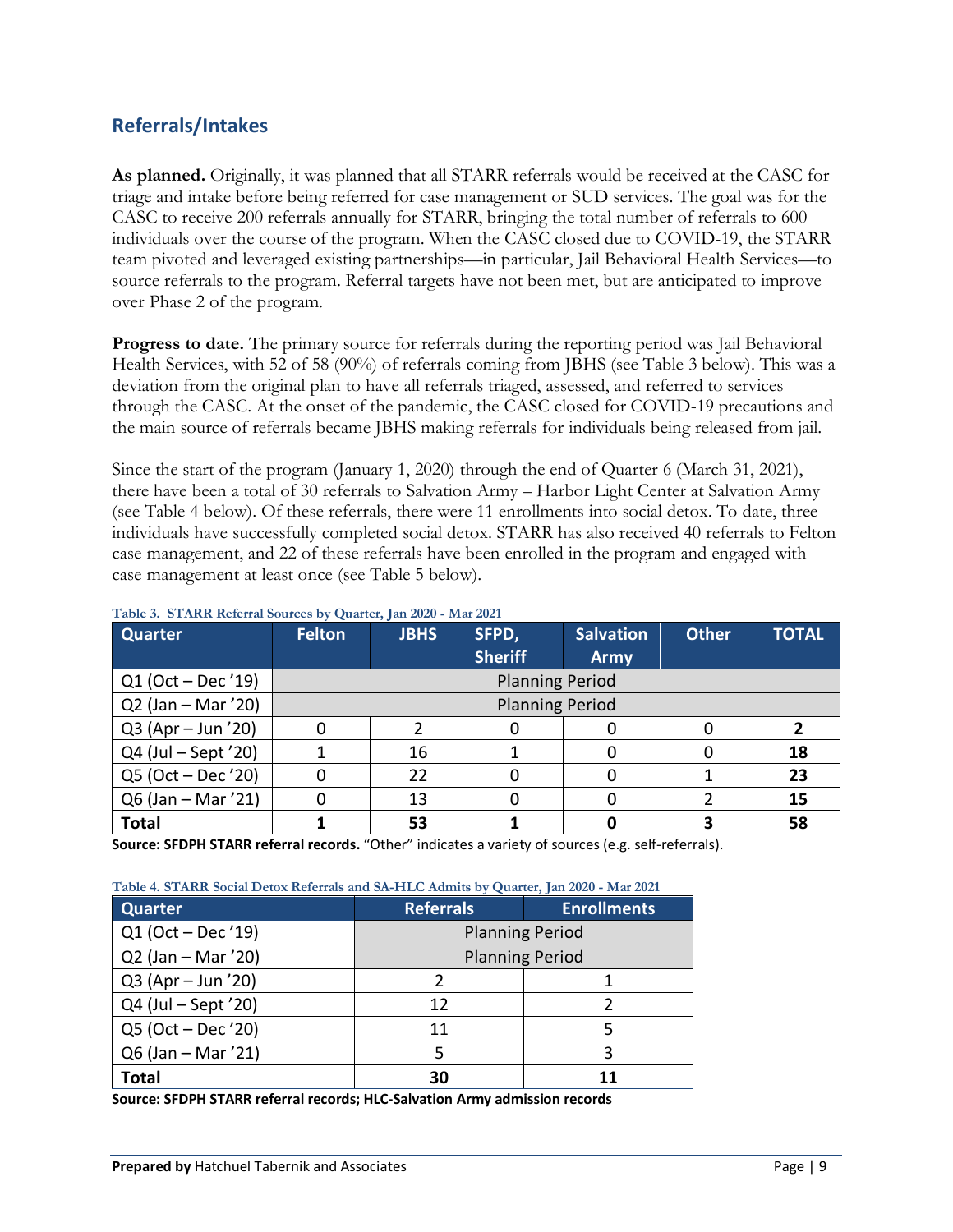| <b>Quarter</b>      | <b>Referrals</b>       | <b>Enrollments</b> |  |  |
|---------------------|------------------------|--------------------|--|--|
| Q1 (Oct - Dec '19)  | <b>Planning Period</b> |                    |  |  |
| Q2 (Jan - Mar '20)  | <b>Planning Period</b> |                    |  |  |
| Q3 (Apr - Jun '20)  |                        |                    |  |  |
| Q4 (Jul – Sept '20) | 12                     |                    |  |  |
| Q5 (Oct - Dec '20)  | 15                     |                    |  |  |
| Q6 (Jan - Mar '21)  | 12                     | 12                 |  |  |
| Total               | 40                     | フフ                 |  |  |

**Table 5. STARR Case Management Referrals and Participants by Quarter, Jan 2020 - Mar 2021**

**Source: Felton Institute Case Log.** Referrals refer to referrals made within the specified quarter, while Participant tallies refer to individuals first engaging with case management within the specified quarter. Some participants were referred in an earlier quarter, but did not connect with case management until a subsequent quarter.

#### **Services Provided**

#### **SUD Services**

**As planned.** During Phase 1 of the program, the Salvation Army – Harbor Light Center (SA-HLC) facility was contracted to provide 5 social detox beds. Participants are able to stay in detox for up to two weeks for stabilization. At the start of the program, a goal was set for SA-HLC STARR-funded beds to maintain an occupancy rate of 90%.

**Progress to date.** Over the reporting period, the average occupancy rate for the 5 social detox beds at SA-HLC was 5% (see Table 6 below). STARR program partners are positive that these rates will improve as pandemic restrictions loosen. Additionally, steps are being taken to increase capacity at SA-HLC and shorten the time between detox intake and enrollment. These strategies include building capacity for on-site COVID testing and securing additional space for referrals to safely quarantine while individuals wait to be enrolled into detox.

| <b>Quarter</b>       | <b>Social Detox</b>    |
|----------------------|------------------------|
| Q1 (Oct - Dec '19)   | <b>Planning Period</b> |
| Q2 (Jan - Mar '20)   | <b>Planning Period</b> |
| Q3 (Apr - Jun '20)   | 2%                     |
| Q4 (Jul - Sept '20)  | 7%                     |
| Q5 (Oct - Dec '20)   | 3%                     |
| $Q6$ (Jan – Mar '21) | 6%                     |
| <b>Overall</b>       | 5%                     |

**Table 6. Social Detox Occupancy Rates by Quarter, Jan 2020 - Mar 2021**

**Source: SFDPH Database (Avatar)**

#### **Table 7. STARR Social Detox Length of Stay (Days), Jan 2020 - Mar 2021**

|                                 | Mean. | Std. Dev. | Range |  |
|---------------------------------|-------|-----------|-------|--|
| All Admits $3$ (N=11)           |       |           | - 16  |  |
| Course: CEDDU Detabose (August) |       |           |       |  |

**Source: SFDPH Database (Avatar)**

<span id="page-16-0"></span><sup>&</sup>lt;sup>3</sup> Only admits with an exit date during the reporting period were included in the analysis.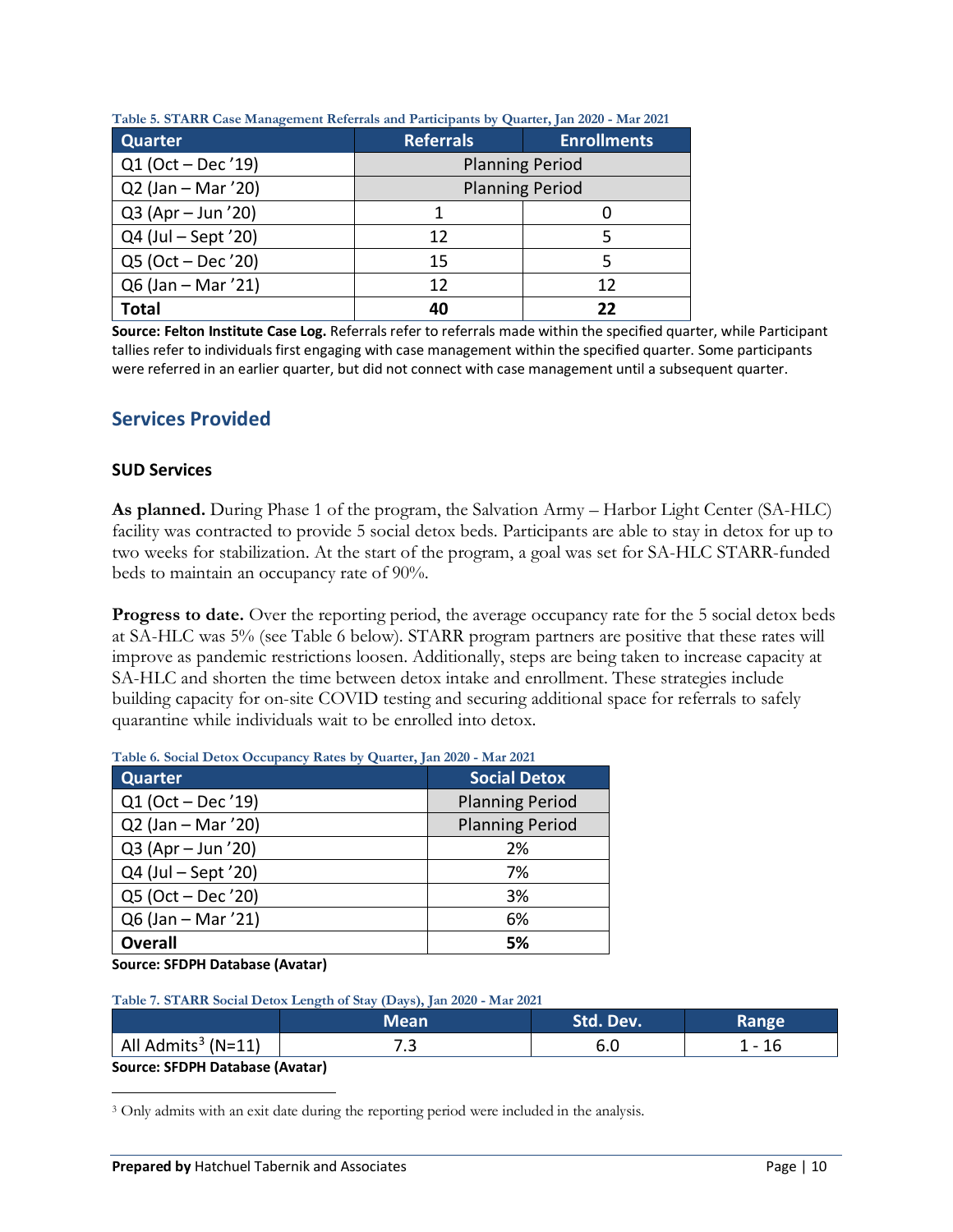#### **Outpatient Case Management Services**

**As planned. SFDPH contracted** with Felton Institute to provide low to moderate threshold outpatient case management services—including linkage to medication assisted treatment, transportation and support to appointments, flexible funds, connection to shelters, and street outreach. As written in the grant, Felton would assign four case managers to provide a total of 70 client slots. Two case managers would work part time at the CASC to receive warm-handoffs from the DPH Clinician. Case Managers would co-develop an Individualized Intervention Plan (IIP) with each client they meet. IIPs are based on Harm Reduction principles and connect clients to the city's extensive network of services, such as physical health services, transitional housing, employment, public benefits, and other services. An objective was set at the start of STARR that 100% of individuals engaged in case management would receive an IIP.

**Progress to date.** To date, 69% (40 of 58) of STARR referrals have been referred for outpatient case management, exceeding the original objective for 40% of all referrals to be referred to case management. Of the 22 individuals who have had contact with a case manager at least once, 14 (64%) received an Individualized Intervention Plan (see Table 8 below).

Through case management, STARR participants have been connected to a range of additional support services including housing support, food assistance, and support with basic necessities (see the follow section "Referral Services" for more detail).

| Quarter             | % of Case Management Clients<br><b>Receiving an IIP</b> |
|---------------------|---------------------------------------------------------|
| Q1 (Oct - Dec '19)  | <b>Planning Period</b>                                  |
| Q2 (Jan - Mar '20)  | <b>Planning Period</b>                                  |
| Q3 (Apr - Jun '20)  | $N/A$ (0 of 0)                                          |
| Q4 (Jul - Sept '20) | 100% (5 of 5)                                           |
| Q5 (Oct - Dec '20)  | 20% (1 of 5)                                            |
| Q6 (Jan - Mar '21)  | 67% (8 of 12)                                           |
| <b>Total</b>        | 64% (14 of 22)                                          |

#### **Table 8. STARR Individualized Intervention Plans by Quarter, Jan 2020 - Mar 2021**

**Source: Felton Institute Case Log**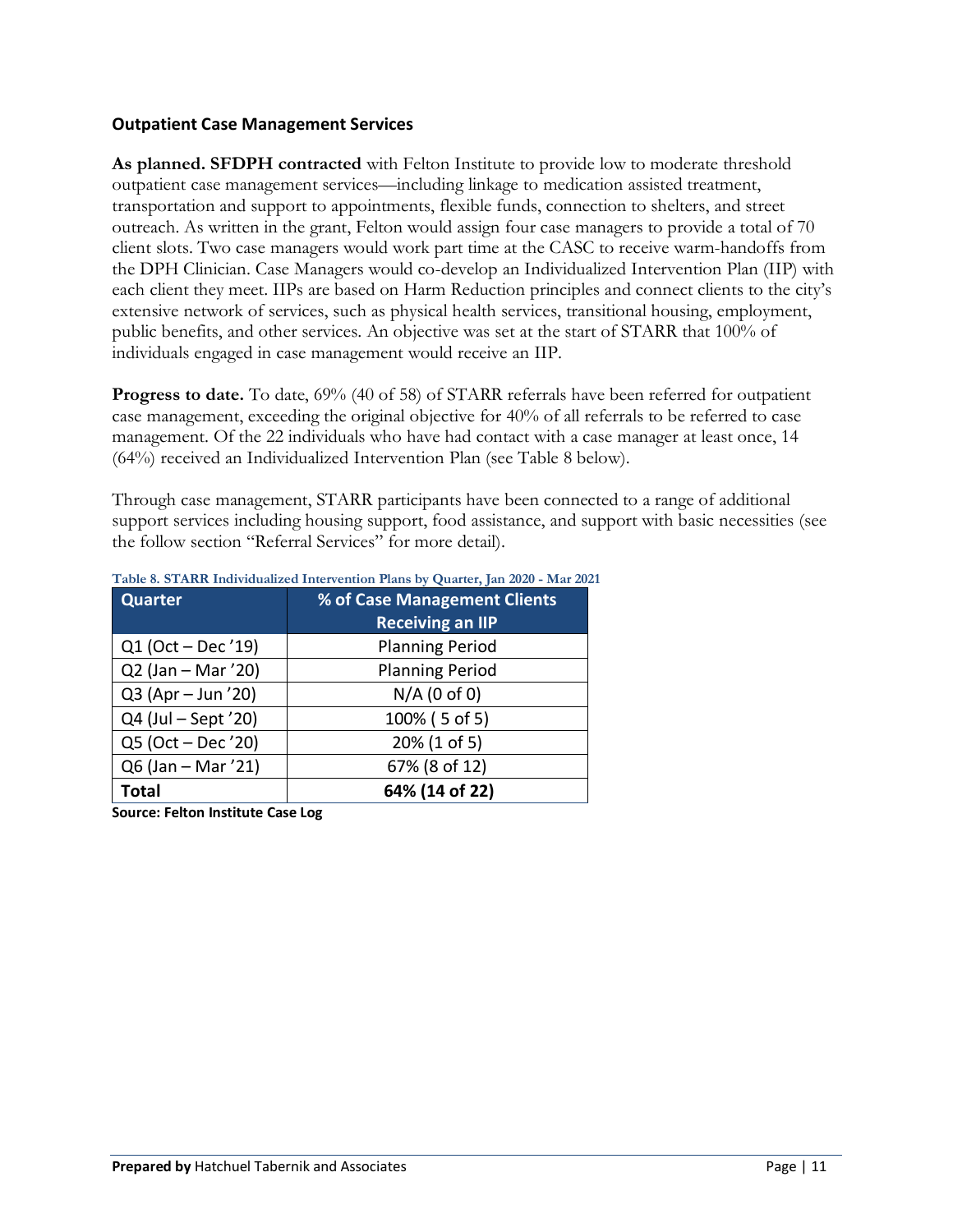#### **Additional Support Services**

**As planned.** STARR was designed with the intention of providing wraparound support for individuals referred to the program. Individuals could be connected to additional support services through Felton, Salvation Army, or directly through the CASC which would include a wide range of assistance—from help applying for food assistance, to housing support, to legal resources.

**Progress to date.** Of the 58 individuals referred to STARR over the first two years, 33 (57%) have received some additional support services—well above the initial target of 40% of referrals. Overall, the most commonly reported support services were case management, housing support, and food assistance (see Table 9 below).

| <b>Most Frequently Provided Support Services</b> |                 |                     |                  |                  |                |                 |  |  |
|--------------------------------------------------|-----------------|---------------------|------------------|------------------|----------------|-----------------|--|--|
| Q1                                               | Q <sub>2</sub>  | Q3                  | Q4               | Q5               | Q6             | Overall         |  |  |
| <b>Planning</b>                                  | <b>Planning</b> | Case Mgmt $(1)$     | Case Mgmt (8)    | Case Mgmt        | Case Mgmt      | Case Mgmt       |  |  |
| Period                                           | Period          | Housing $(1)$       | Housing $(6)$    | (13)             | (24)           | (46)            |  |  |
|                                                  |                 | Food assistance (1) | Food             | Housing $(11)$   | Housing $(16)$ | Housing $(34)$  |  |  |
|                                                  |                 | Basic needs (1)     | assistance $(5)$ | Food             | Basic needs    | Food            |  |  |
|                                                  |                 | Legal $(1)$         |                  | assistance $(9)$ | (11)           | assistance (25) |  |  |
|                                                  |                 |                     |                  | Basic needs (9)  |                |                 |  |  |

#### **Table 9. Primary Services Provided by Quarter, Jan 2020 - Mar 2021**

#### **Additional Low Engagement Services**

**As planned.** As it was originally written**,** all individuals who are assessed and triaged for STARR by the DPH Clinician are to be informed of and/or linked to support services at the CASC. For clients who are not ready to enroll in case management, detox, or residential treatment services, these linkages and referrals to milieu support services are the only STARR activity that they engage in. Support services at the CASC were to include support groups conducted by UCSF Citywide Case Managers, vocational and employment skill development, educational classes, housing assessments, and benefits assistance. Individuals receiving these services are not considered enrolled in STARR, but are to be reported as assessed/engaged.

**Progress to date.** The CASC remained closed over the reporting period, considerably limiting the capacity of STARR to connect referrals to milieu support services. This is anticipated to change soon as the CASC re-opens.

## **Implementation Challenges and Barriers**

Many STARR program procedures could not be implemented as planned for Phase 1 of the program. The CASC, which was intended to be a central hub for triage/assessment, as well as connecting referrals to milieu support services, remained closed through Quarter 6 of the program. JBHS became the main source of referrals, and unpredictable release times made it difficult for program partners to connect with some potential clients as they exited custody. Salvation Army – Harbor Light Center faced capacity constraints that were largely due to the pandemic—from staffing shortages, to a COVID outbreak, to securing the resources to allow for on-site quarantine and